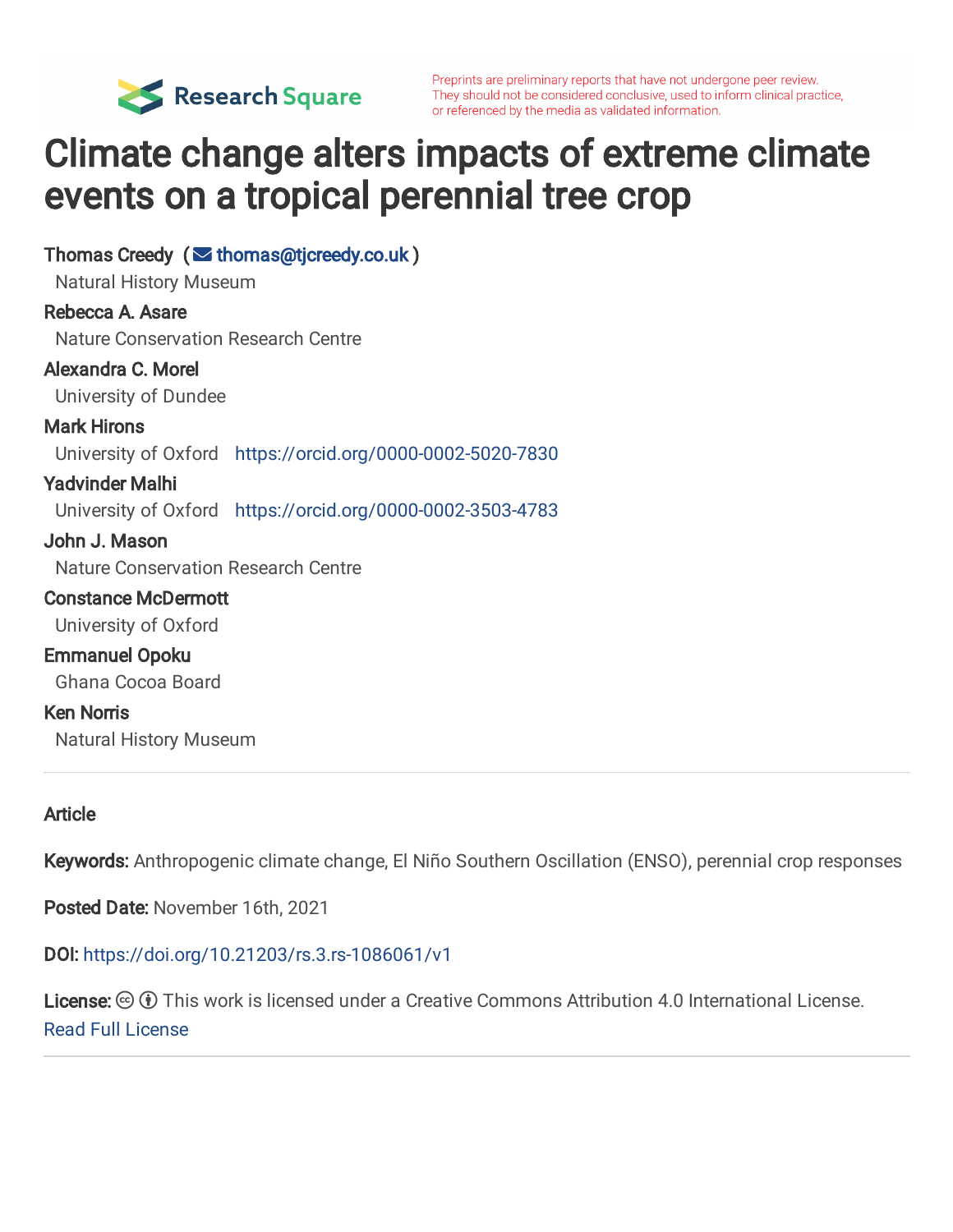### **Climate change alters impacts of extreme climate events on a tropical perennial tree crop**

- Thomas J. Creedy $^{1*}$ , Rebecca A. Asare $^{2}$ , Alexandra C. Morel $^{3}$ , Mark Hirons $^{4}$ ,
- John Mason<sup>2</sup>, Yadvinder Malhi<sup>4</sup>, Constance L. McDermott<sup>4</sup>, Emmanuel Opoku<sup>5</sup>, Ken Norris $<sup>1</sup>$ </sup>
- <sup>1</sup>Department of Life Sciences, Natural History Museum, London, UK
- Nature Conservation Research Centre, Accra, Ghana
- <sup>3</sup>Department of Geography and Environmental Sciences, University of Dundee, UK
- Environmental Change Institute, School of Geography and the Environment,
- University of Oxford, UK
- Ghana Cocoa Board, Accra, Ghana
- \*Corresponding author: [thomas@tjcreedy.co.uk](mailto:thomas@tjcreedy.co.uk)
- 

#### **ORCID**

- Thomas J. Creedy0000-0002-7611-291X
- Alexandra C. Morel 0000-0002-0905-8079
- Yadvinder Malhi 0000-0002-3503-4783
- Constance L. McDermott 0000-0002-5238-0936
- Mark Hirons 0000-0002-5020-7830

**Anthropogenic climate change causes more frequent and intense fluctuations in the El Niño Southern Oscillation (ENSO). Understanding the effects of ENSO on agricultural systems is crucial for predicting and ameliorating impacts on lives and livelihoods, particularly in perennial tree crops, which may show both instantaneous and delayed**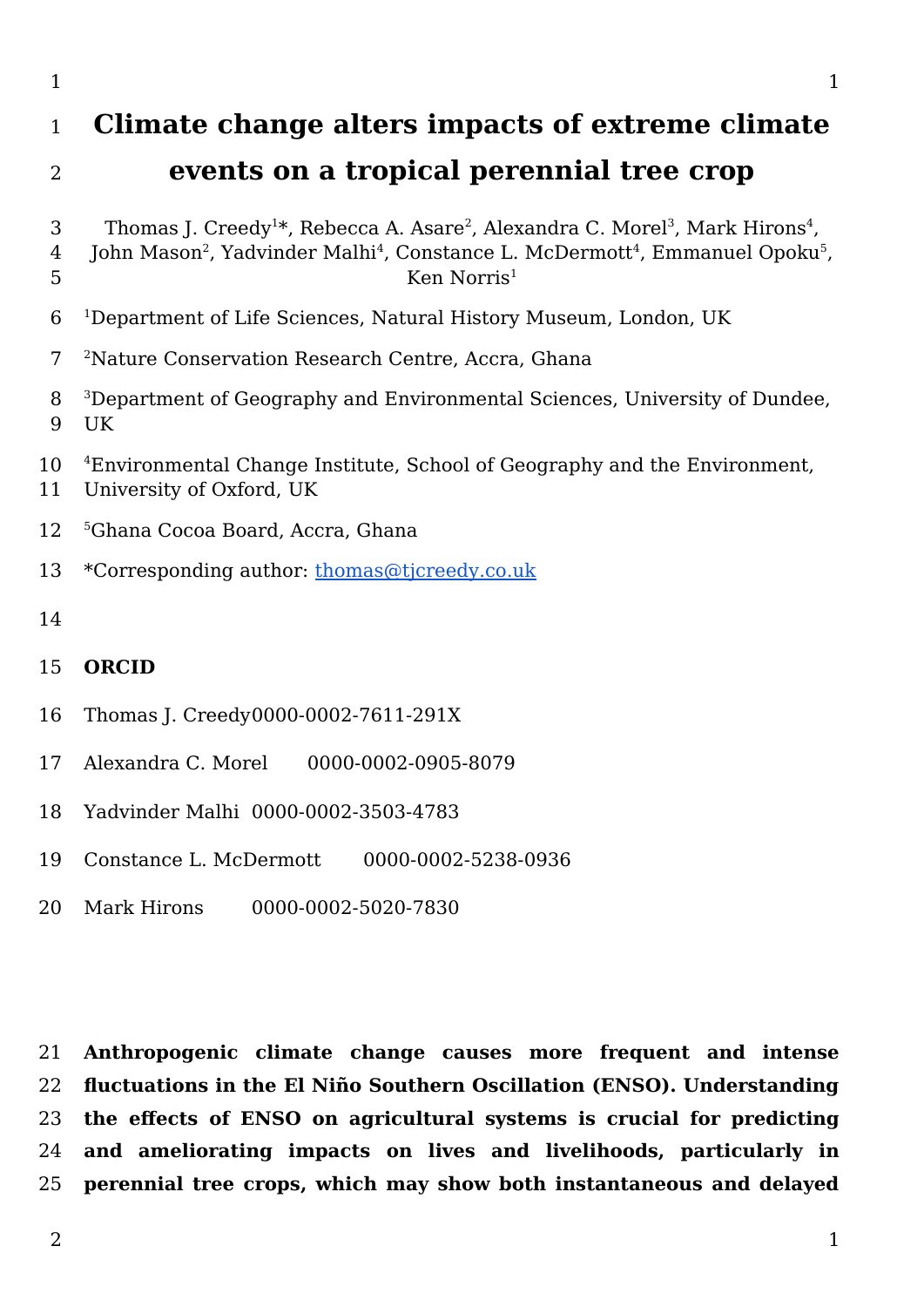**responses. Using cocoa production in Ghana as a model system, here we show that in recent times, El Niño years experience reductions in cocoa production followed by several years of increased production, a significantly different pattern than prior to the 1980s. ENSO phase affects the climate in Ghana, and over the same time period, we see concomitant significant shifts in the climatic conditions resulting from ENSO extremes, with increasing temperature and water stress. Our results illustrate the big data analyses necessary to improve understanding of perennial crop responses to climate change in general, and climate extremes in particular.**  26 27 28 29 30 31 32 33 34 35

Changes in the patterns of climate and climate extremes through anthropogenic climate change will cause substantial changes to crop production<sup>[1](https://www.zotero.org/google-docs/?V8uTzJ)</sup>, and understanding the processes that shape these responses is increasingly important to maintain food supplies and the livelihoods that depend on farming, distribution and industrial processing of crops. This is particularly true in the global south where a greater proportion of farmers live at or below the poverty level and there may be less state, institutional and individual resilience to production volatility. Worse, the relatively stable intraannual climate of the tropics is most at risk of experiencing novel climatic conditions as a result of climate change<sup>[2](https://www.zotero.org/google-docs/?Tz6lY3)</sup>. These conditions may first be experienced as a result of climatic oscillations such as those driven by the El Niño Southern Oscillation (ENSO), which is increasing in frequency and magnitude<sup>[3,4](https://www.zotero.org/google-docs/?J4JPXu)</sup>. Understanding the links between ENSO and crop production may contribute to the monitoring and prediction of crop production, informing management of agriculture and markets, and potentially providing early warnings for disruption to livelihoods from widespread crop failures. 36 37 38 39 40 41 42 43 44 45 46 47 48 49 50 51

El Niño events bring hot weather to the terrestrial tropics, often accompanied by reduced rainfall<sup>[5](https://www.zotero.org/google-docs/?7q92S0)</sup>; the resulting droughts reduce vegetative productivity and have increased in severity under climate warming $^{\rm 2}.$  $^{\rm 2}.$  $^{\rm 2}.$  The impact of ENSO phase on crop production has been demonstrated at spatial resolutions from smallscale farm studies (e.g. in rice $^6$  $^6$ , coffee $^7$  $^7$ , cocoa $^8$  $^8$ ) disentangling vegetative responses to management, pests, disease and climate, to regional and national production<sup>[9,10](https://www.zotero.org/google-docs/?celmBZ)</sup> exploring the substantial geographic variation within responses 52 53 54 55 56 57 58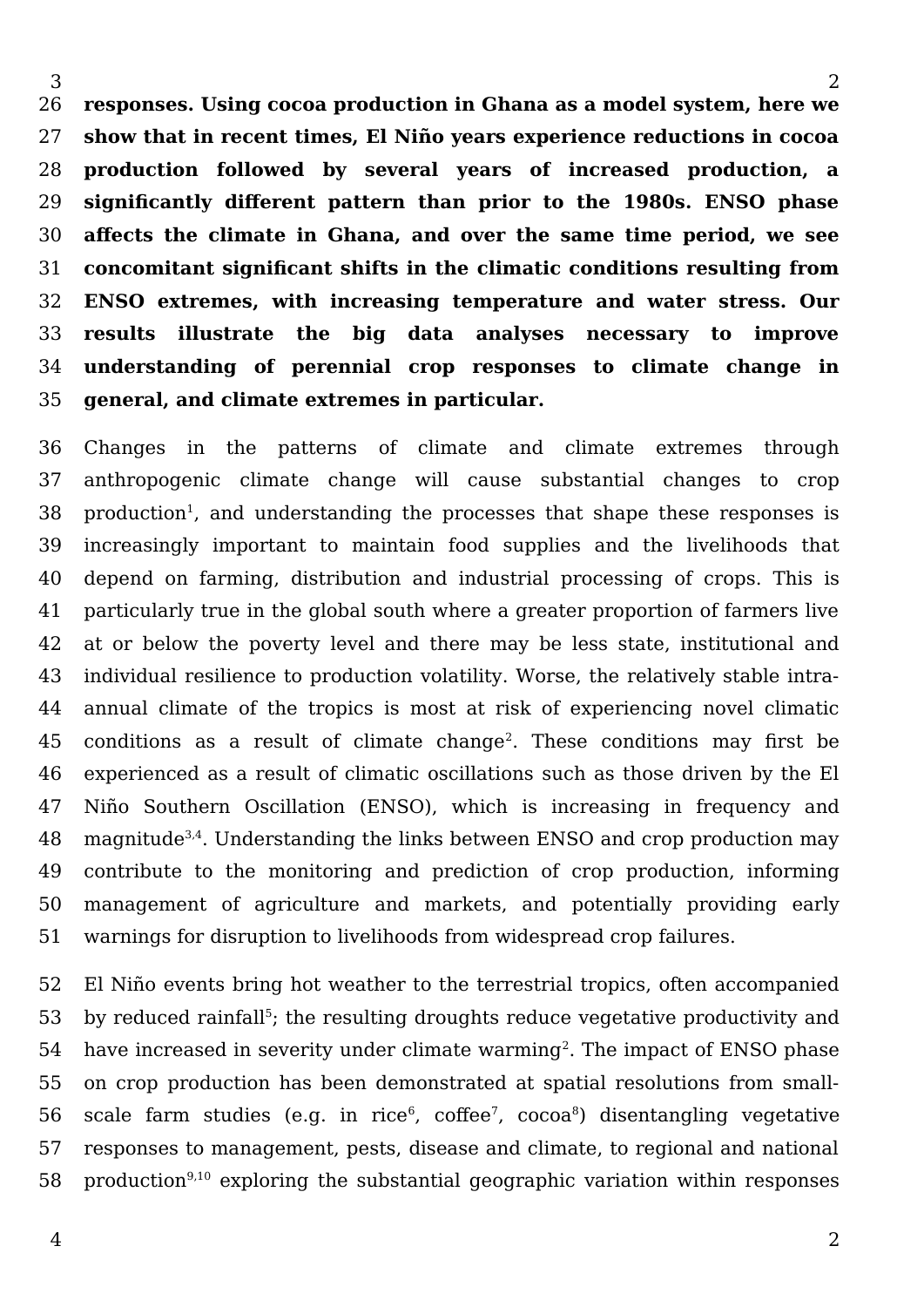at regional and global scales<sup>[11](https://www.zotero.org/google-docs/?CRT1Mf)</sup>. Much crop-ENSO research has focused on annuals, the source of the majority of the world's food, and the short life cycle of these crops allows for direct inference of the impact of climate shocks. Perennial crops, particularly tree crops, have received less attention, despite the US\$538tn 2019 gross production value of perennial tree crop agriculture  $q$ lobally<sup>[12](https://www.zotero.org/google-docs/?hw3052)</sup> and the importance of these crops to livelihoods<sup>[13](https://www.zotero.org/google-docs/?sFqHxQ)</sup>. The possibility of delayed impacts of ENSO over the multi-annual life cycle of perennial crops further highlights the need to address this research gap. 59 60 61 62 63 64 65 66

Here, we use a novel big data approach for understanding the impact of ENSO phase on perennial tree crops using long term data of a model system: cocoa agriculture in Ghana. Cocoa (Theobroma cacao L.) is grown throughout the tropics by 5-6 million farmers, with 90-95% of production from smallholder farms of 3 hectares or less<sup>[14](https://www.zotero.org/google-docs/?1aPQ7W)</sup>. Ghana and neighbouring Cote d'Ivoire, sharing a similar climate and ecology, are the world's top cocoa producers<sup>[12](https://www.zotero.org/google-docs/?Gw1U3N)</sup> (Figure 1B) in a global raw market worth US\$8.2bn in 2019. As the raw material of a major global food industry, the implications of volatility in cocoa production reach beyond farmers to affect major cocoa-producing states and multinational companies. Here, we investigate (i) the instantaneous and delayed responses of cocoa production to ENSO phase, (ii) change in these responses over time and (iii) the local climatic impacts of ENSO phase to identify potential climatic drivers of cocoa production during climate shocks. 67 68 69 70 71 72 73 74 75 76 77 78 79

#### **ENSO drives multi-year fluctuations in production** 80

We firstly aimed to characterise the instantaneous and delayed impacts of ENSO phase on cocoa production in recent decades, expecting from previous research $8,15,16$  to see production declines in El Niño years. We acquired annual total production weights for the 68 cocoa producing districts (Figure 1a) for 21 purchase years 1999/2000 to 2019/20. To control for technological improvement and variation in the area under production over time and space, we detrended each district's production, taking the z-scores of the observations from the linear trend of production over time. ENSO phase was measured using the Oceanic Niño Index<sup>[17](https://www.zotero.org/google-docs/?OCQqpw)</sup>, summarised for each purchase year by calculating the maximum annual magnitude (mamONI). To investigate instantaneous and delayed effects of ENSO phase, detrended production in a 81 82 83 84 85 86 87 88 89 90 91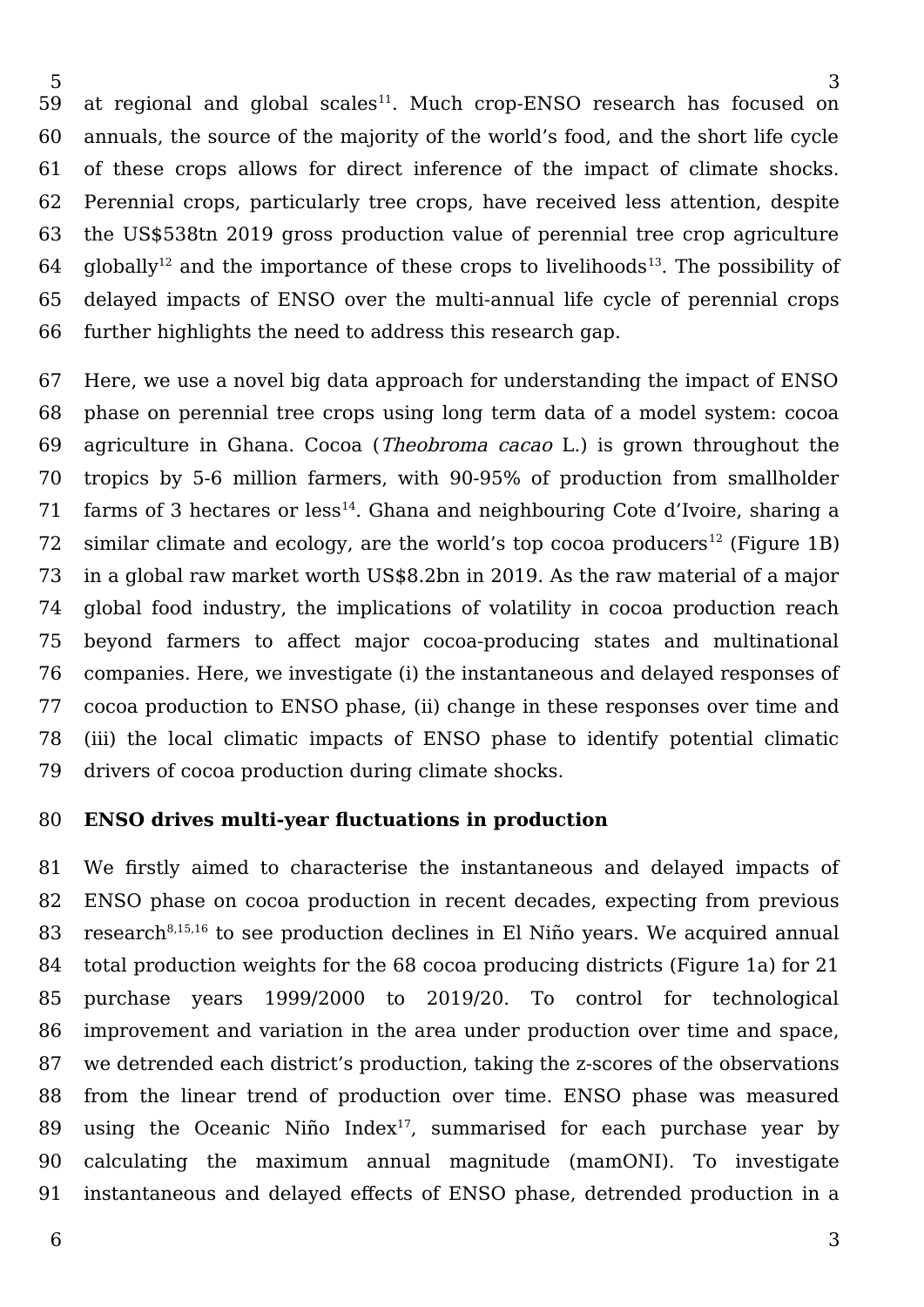given year  $t$  was fitted using multiple regression against mamONI for the same and 3 prior years (i.e. years  $t \text{ to } t-3$ ). Mean detrended production significantly declined with increasing mamONI in year  $t$ , i.e. production is greater than average during La Niña and lower than average during El Niño years (Figure 2a). We also see significant relationships between mean detrended production and mamONI in years  $t-1$ ,  $t-2$ , and  $t-3$  (Figure 2b-d), indicating delayed effects on production. 92 93 94 95 96 97 98

#### **ENSO production responses have changed over time** 99

To explore changes in the impact of ENSO phase over time, particularly any signal of anthropogenic climate change, we acquired production data from the six cocoa producing regions (Figure 1) for purchase years 1947/48 to 2019/20 and employed a similar detrending process as for the district data, removing the 9-year moving average rather than the linear trend. We performed multiple regression analyses as described above, which demonstrate a similar pattern to the district analysis, but the significant instantaneous negative effect is reduced in magnitude (Figure 2e), and all terms are less significant (Figure 2fh). This difference arises because the production response to ENSO has changed: comparison of candidate models allowing the response to mamONI to vary in time returned a best model fitting a break-point in the ENSOproduction relationship between the 1986/87 and 1987/88 purchase years, with other high-scoring models fitting break-points between 1985 and 1988 (Supplementary Table 1). Hence, since the mid-1980s ("recent"), the ENSOproduction relationship mirrors that of the district data (Figure 3d-f), but prior to this ("past"), patterns of production in relation to ENSO were significantly different (Figure 3a-c). 100 101 102 103 104 105 106 107 108 109 110 111 112 113 114 115 116

#### **ENSO impacts on local climate** 117

The impact of ENSO on cocoa production is mediated through climate, thus we sought to examine the ENSO-climate relationship in Ghana's cocoa production zone during the purchase year, and explore the extent to which this relationship may also have changed over the time period of our long-term production dataset. We carried out analyses for each (i) month and (ii) climatological season, regressing temperature, precipitation and (maximum) 118 119 120 121 122 123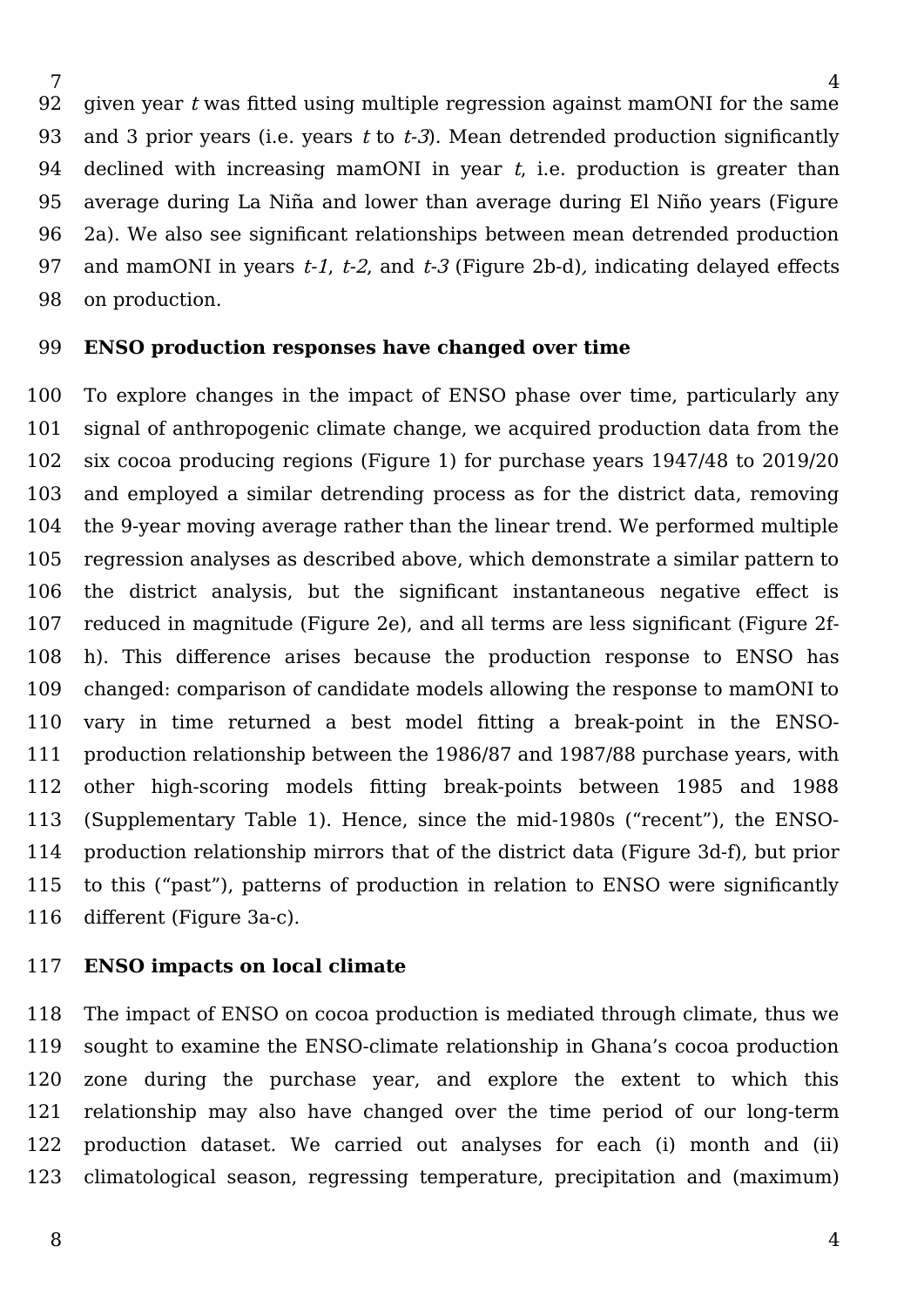climatological water deficit (month: CWD, season: MCWD) against mamONI, fitting time period ("past" or "recent") as an interaction. These results show that in "recent" purchase years (orange lines, Figure 4), El Niño conditions cause significant increases in temperature across all seasons and decreasing rainfall in most seasons, particularly the major wet season; conversely, La Niña conditions bring cooler, wetter conditions. Drought stress responds accordingly: El Niño brings significant increases in drought stress (lower MCWD) compared with La Niña in most seasons, although the effect is slight. 124 125 126 127 128 129 130 131

Comparing "past" and "recent" climatic responses to ENSO phase (blue vs orange lines, Figure 4) shows significant increases in mean temperature throughout the year, so while the magnitude of the warming trend has either not changed or lessened, "recent" El Niños nonetheless bring mean temperatures not experienced in the "past". Rainfall has changed less substantially over time; while the changes in mean rainfall are significant, they remain small, apart from in the major dry season which has become substantially drier over time. This results in a significant decrease in mean MCWD in the major dry season between "past" and "recent" years, denoting greater drought stress (Figure 4j). In general, across all metrics and seasons, the slopes of the effect of mamONI on climate metrics are shallower in "recent" years compared with the "past", suggesting that ENSO phase now drives less climatic variation among ENSO phases (between El Niño and La Niña years) than in the past. 132 133 134 135 136 137 138 139 140 141 142 143 144 145

MCWD has significantly reversed direction during the major wet season between "past" and "recent" years (Figure 4k). In the "past", El Niño brought increased drought stress, as expected by the warmer, drier conditions (Figure 4c, g), while in "recent" years drought stress appears to decrease during El Niño, despite the same conditions. This result appears counterintuitive; however the monthly analyses (Figure 5, Supplementary Figure 1) show an ongoing impact on CWD of significant changes in rainfall earlier in the year, namely a reversal in direction of the rainfall response to ENSO phase during March and April (Figure 5s, t). El Niño brings increased rainfall in "recent" years compared with decreased rainfall in the "past", reflected in the March and April CWD (Figure 5ae, af), and this increase, coupled with generally 146 147 148 149 150 151 152 153 154 155 156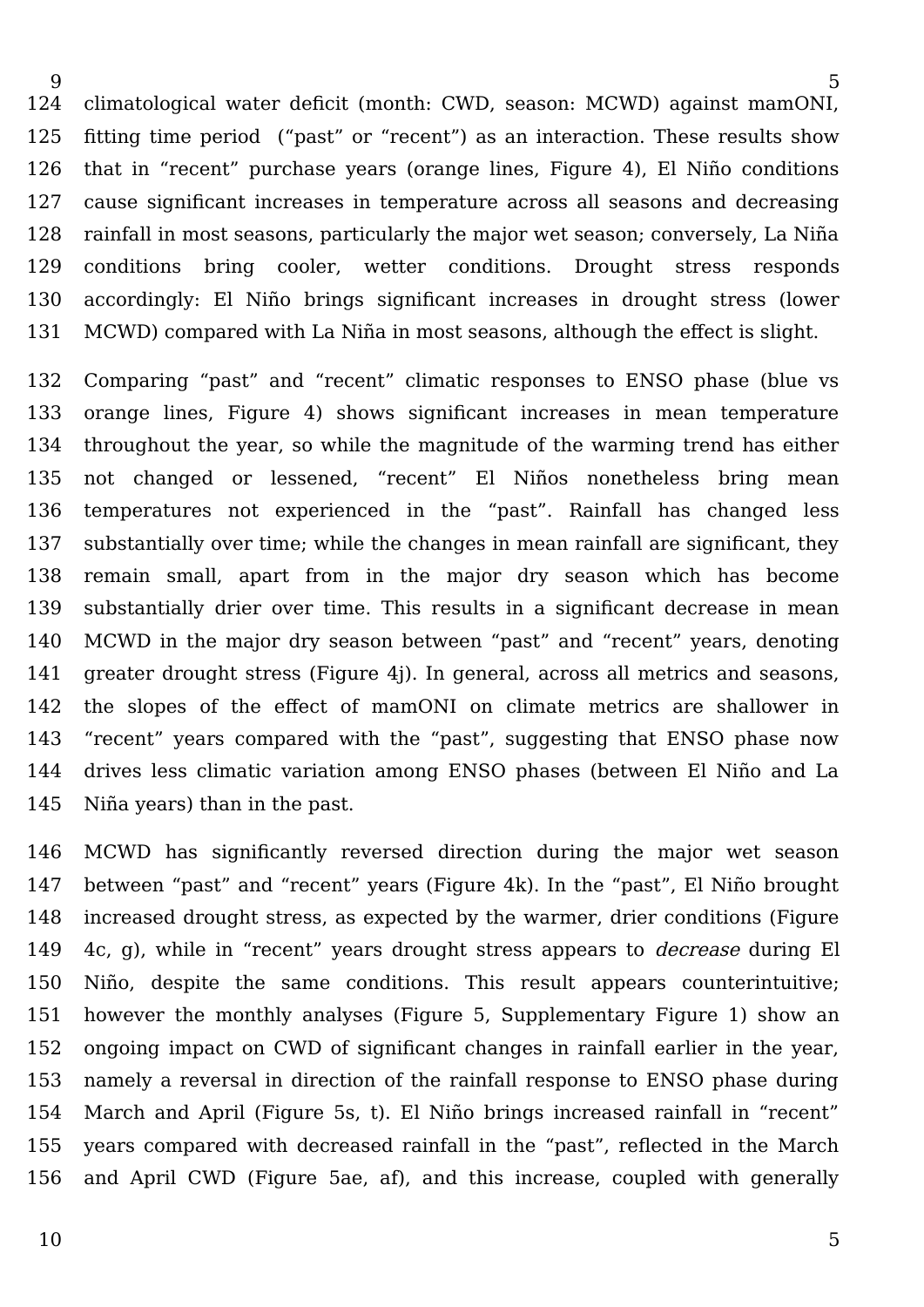6 increasing average rainfall and slightly decreasing average temperature entering the major wet season, results in decreased CWD for several months. 11 157 158

#### **Summary and criticism** 159

Using a robust recent dataset, our analyses show that cocoa production is significantly affected by the maximum magnitude of ENSO phase during the current and previous purchase years (Figure 2). The instantaneous effect is negative, followed by delayed positive effects in the two following years and negative in the third following year, combining to give a picture of multi-year fluctuations in cocoa production as a result of El Niño/La Niña events. Using a 70-year dataset, we show significant changes in these instantaneous and delayed ENSO-production relationships between recent and past time periods (Figure 3). Using ERA5 data for the cocoa production area of Ghana, summarised at the same temporal resolution as the production data, we demonstrate significant relationships between ENSO phase and climate, with significant changes in mean climate and in ENSO-climate relationships (Figure 4) between recent and past time periods. 160 161 162 163 164 165 166 167 168 169 170 171 172

Our 70-year production dataset represents a temporal extent unmatched by other research, however was aggregated to fewer replicates than the 21-year analysis (6 regions vs 68 districts). While this may represent reduced power, results from the overlapping time period of the two datasets strongly agree. The computation of yield, a more comparable metric between different-sized areas than total production, was not possible because data on area under production (AUP) were not available. However, the detrending process employed successfully eliminated variation between districts or regions (of which AUP is likely a substantial component) and long-term technological trends that would otherwise confound our ability to isolate the ENSO signal (Supplementary results). 173 174 175 176 177 178 179 180 181 182 183

#### **Cocoa crop biology** 184

Perennial crops have multi-year growing patterns, with allocation of resources to growth, development and reproduction driven by climate in ways that aren't fully understood<sup>[18](https://www.zotero.org/google-docs/?XimETh)</sup>. ENSO generally peaks between October and December, also the busiest cocoa purchase period: thus we observe a relatively instantaneous 185 186 187 188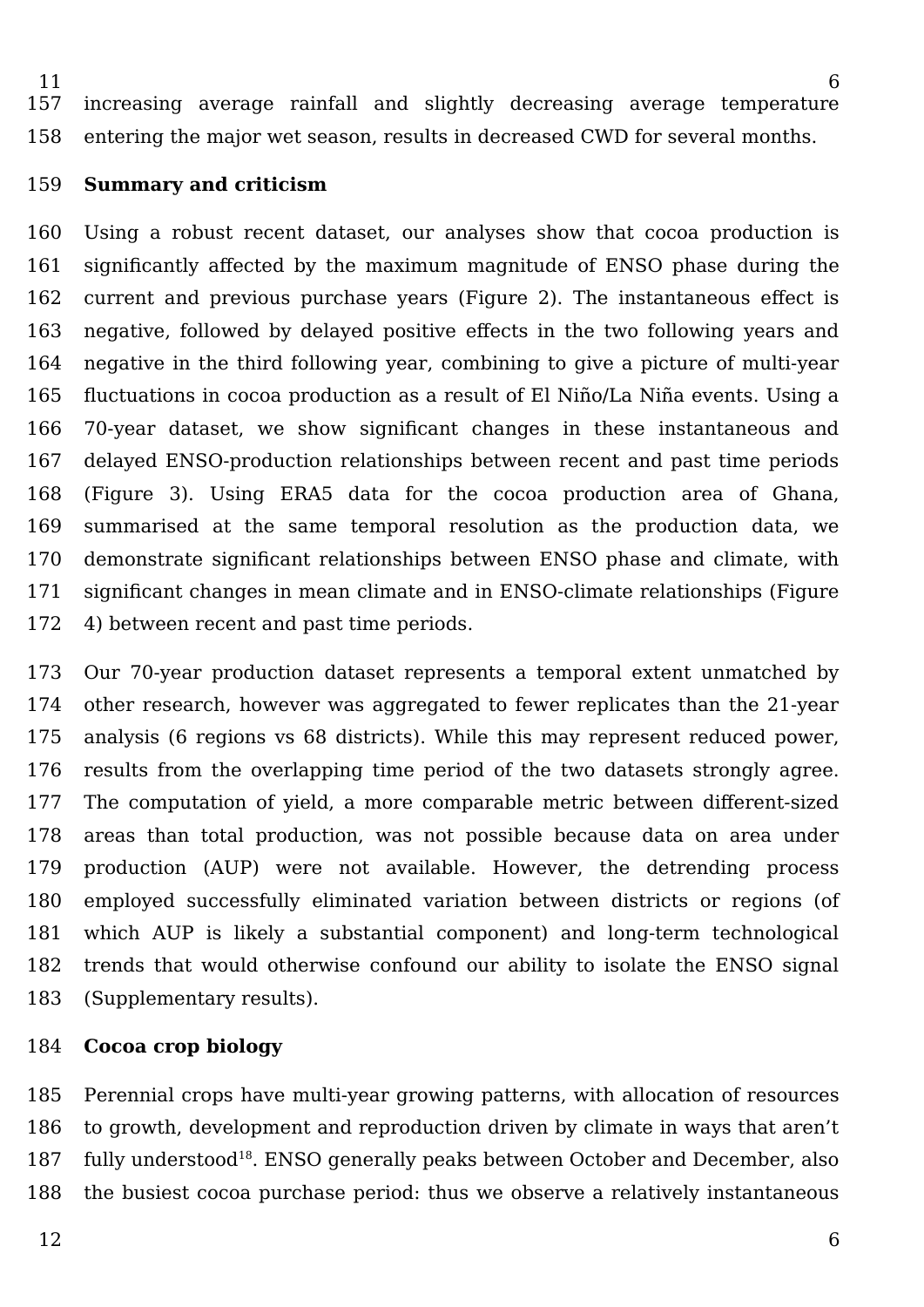apparent effect of ENSO phase on cocoa production. This reduction is consistent with other work on cocoa responses to El Niño from farm monitoring $^8$  $^8$ , large-scale farm surveys $^{15}$  $^{15}$  $^{15}$  and analyses of production data $^{16}\!$  $^{16}\!$  $^{16}\!$ . During the main cocoa purchase period, coinciding with the minor wet and major dry seasons, we observe increases in water deficit during El Niño, leading to drought stress conditions. In small-scale cocoa studies, drought stress is correlated with reduction in pod production and increased tree mortality<sup>[8,19](https://www.zotero.org/google-docs/?sQ8nMj)</sup>, and in similar studies of other tree crops drought is directly linked to reduction in fruit or nut production<sup>[20](https://www.zotero.org/google-docs/?fcvHRi)</sup>, although in all cases the mechanisms are unclear. Drought may generally create unfavourable conditions for growth and reproduction through reduced availability of water for vital processes, or more specifically by promoting disease incidence and pod rot $\mathrm{^8}$  $\mathrm{^8}$  $\mathrm{^8}$ , increasing the chance of fire, increasing competition for soil moisture<sup>[19](https://www.zotero.org/google-docs/?HXMNxW)</sup>, and/or reducing pollinator populations<sup>[21](https://www.zotero.org/google-docs/?NR0kEl)</sup>. Alternatively, cocoa may respond to reduced water availability by reallocation of resources away from energetically expensive reproduction: rainfall exclusion experiments suggest that in the medium term, while bean production drops, vegetative growth is not significantly reduced during drought $^{\rm 19}$  $^{\rm 19}$  $^{\rm 19}$ . 189 190 191 192 193 194 195 196 197 198 199 200 201 202 203 204 205 206

The significant increases in mean temperature and average drought stress we observed in some seasons over time is such that the climate experienced during El Niño events in recent decades represent novel extreme conditions for Ghana's cocoa agriculture. This causes significant changes in the responses of cocoa production to ENSO phase over the same time period. One explanation for this may be that the warm, dry El Niño conditions in Ghana in the past were within the environmental tolerance of cocoa, leading to allocation of resources to reproduction in response to drought, increasing cocoa bean production and resulting in less severe instantaneous and delayed responses to ENSO phase (Figure 3a-d) However, in recent decades this level or greater drought stress has become the norm (Figure 4i-l), with El Niño conditions apparently triggering a different response mode, allocating resources away from reproduction in the short term and creating oscillating resource allocation over the following years. 207 208 209 210 211 212 213 214 215 216 217 218 219 220

However, understanding the delayed responses of cocoa is challenging, 221

14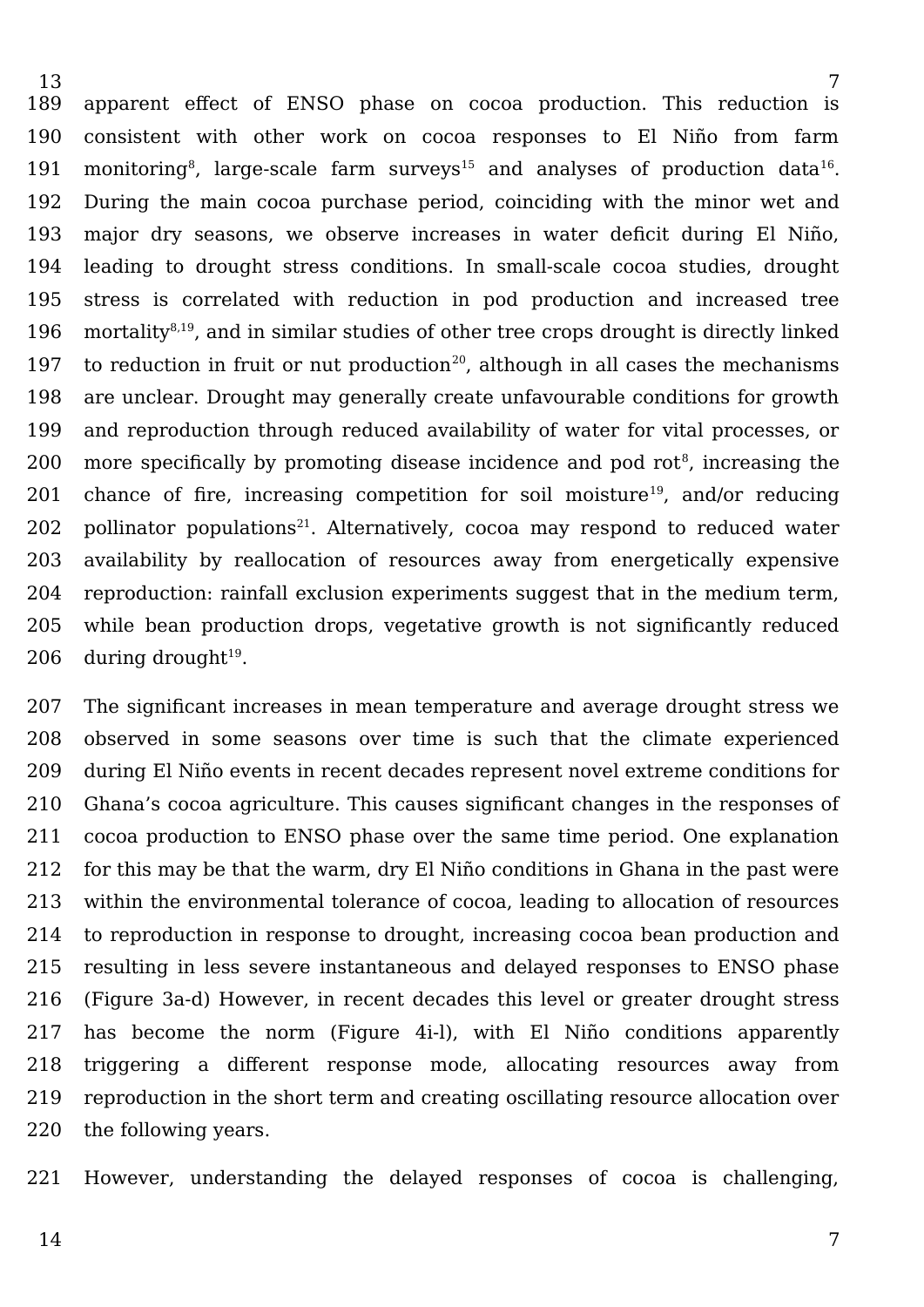especially as these represent a novel finding. There is little research that explores multi-annual physiological or ecological responses of cocoa to drought, and the explanation is likely to be a combination of both residual/delayed climatic responses to ENSO phase, and of life history strategies. The observed increase in production during the two years following El Niño may be explained by post-drought reallocation of resources to reproduction as remediation for lost reproductive output in the instantaneous response, or a shift to a 'faster' strategy by allocating resources to reproduction over the longer term, becoming evident in the data in subsequent years. Alternatively, this may be explained by favourable climatic conditions occurring during an El Niño event that impact the following years' crop. March and April is a crucial time for cocoa pod development in Ghana and in recent years El Niño appears to bring greater rainfall during these months. Given the 6-9 month development of cocoa beans, the effects of this increased rainfall and reduced water deficit on cocoa production will be seen in the delayed response. We see evidence of this in the climate-change driven reversal of March-April rainfall patterns: while in the past El Niño has consistently resulted in drought stress, this reversal provides a respite from drought, buffering trees from reduced rainfall during the major wet season and giving sufficient resources for improved production in the following year. 222 223 224 225 226 227 228 229 230 231 232 233 234 235 236 237 238 239 240 241

#### **The global perspective** 242

The robustness of our results provide evidence that may aid development of resilience strategies for ENSO-driven cocoa production variation in Ghana, but we may also consider whether these results can be generalised to the production of cocoa and/or perennial tree crops globally. The climatic impact of ENSO observed in Ghana is broadly consistent with many regions of the tropics<sup>[2](https://www.zotero.org/google-docs/?boABV1)</sup>, the instantaneous cocoa production responses to El Niño are consistent with findings in these regions, and so we may expect these regions to see a similar pattern of multi-annual cocoa production variation in response to ENSO phase. However, there is considerable variation in ENSO responses among and within other perennial tree crops in regions where climatic responses to ENSO are similar to Ghana. Oil palm yields have been negatively associated with ENSO phase in Malaysia<sup>[9](https://www.zotero.org/google-docs/?le9ntj)</sup>, as have olive yields in Morocco 243 244 245 246 247 248 249 250 251 252 253 254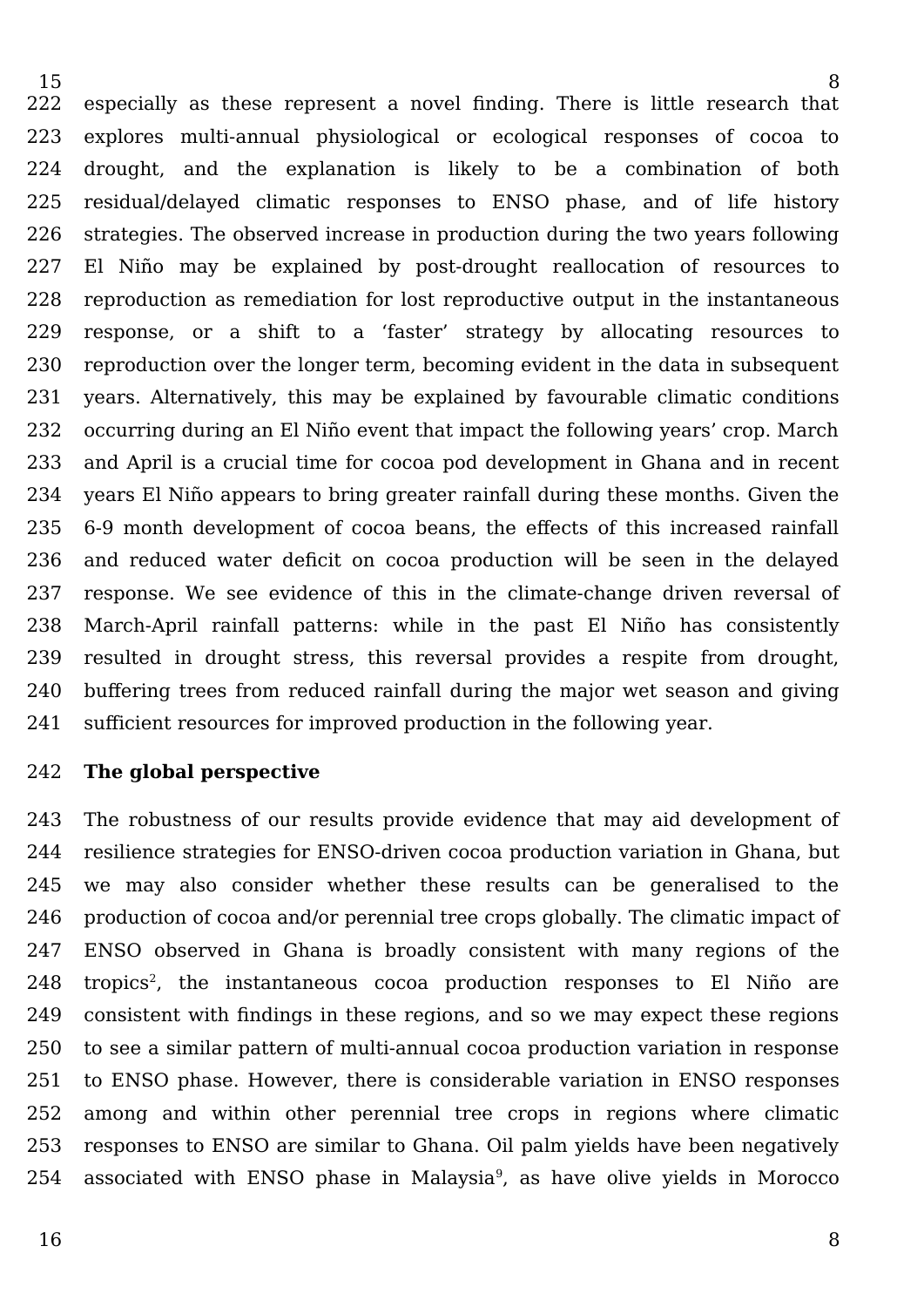$(delayed by a year<sup>20</sup>)$  $(delayed by a year<sup>20</sup>)$  $(delayed by a year<sup>20</sup>)$ . Conversely, apple yields have been positively associated with ENSO phase in China<sup>[10](https://www.zotero.org/google-docs/?OIXuXg)</sup>, as have coffee yields in Brazil<sup>[22](https://www.zotero.org/google-docs/?bOGncP)</sup>; however, no effect at all is seen in coffee in India over a 35-year time series<sup>[7](https://www.zotero.org/google-docs/?HEnqpT)</sup>. Most of these analyses considered only a single ENSO phase (usually El Niño), and most considered only instantaneous impacts. However, it is clear that most of these crops do respond to ENSO, and given the shared biology it is reasonable to assume that delayed effects of ENSO phase are likely and should be considered to understand the full picture of ENSO impacts on perennial tree crops. 255 256 257 258 259 260 261 262

The larger body of research into ENSO impacts on annual crops includes many studies using long time series, reporting high heterogeneity in space and among crops<sup>[11,23,24](https://www.zotero.org/google-docs/?USeoQE)</sup>. However, there appears to be little examination of changes in the direction and magnitude of ENSO responses over time; thus our findings are timely and signal that further research is needed to examine how changing climates may force novel extreme climatic conditions and shift response patterns to ENSO phase. Given that perennial tree crops are generally cash crops, and the utility of these crops to farmers are to a greater or lesser extent mediated by market forces, there is a need for improved forecasting of yield in response to changing climate and ENSO patterns to withstand production fluctuations. The low perishability of many perennial tree crops means that with accurate forecasting, supply may be managed or even exploited to ensure consistency of income both for farmers and those whose livelihoods depend on related food manufacturing industries. 263 264 265 266 267 268 269 270 271 272 273 274 275 276

#### **Big data approaches** 277

Our approach to understanding the responses of a perennial tree crop to ENSO phase and anthropogenic climate change exploited existing global, national and subnational datasets for climate and production with appropriate spatial and temporal resolution. We use freely available geographic and climate data, and employ highly replicable methods: a simple pipeline of climate data aggregation and summary computation, coupled with standard detrending and straightforward analytical methods with a relatively small computational requirement. This "big data" approach to agriculture-climate research demonstrates a relatively straightforward framework for understanding responses of agricultural productivity to climate and identifying temporal 278 279 280 281 282 283 284 285 286 287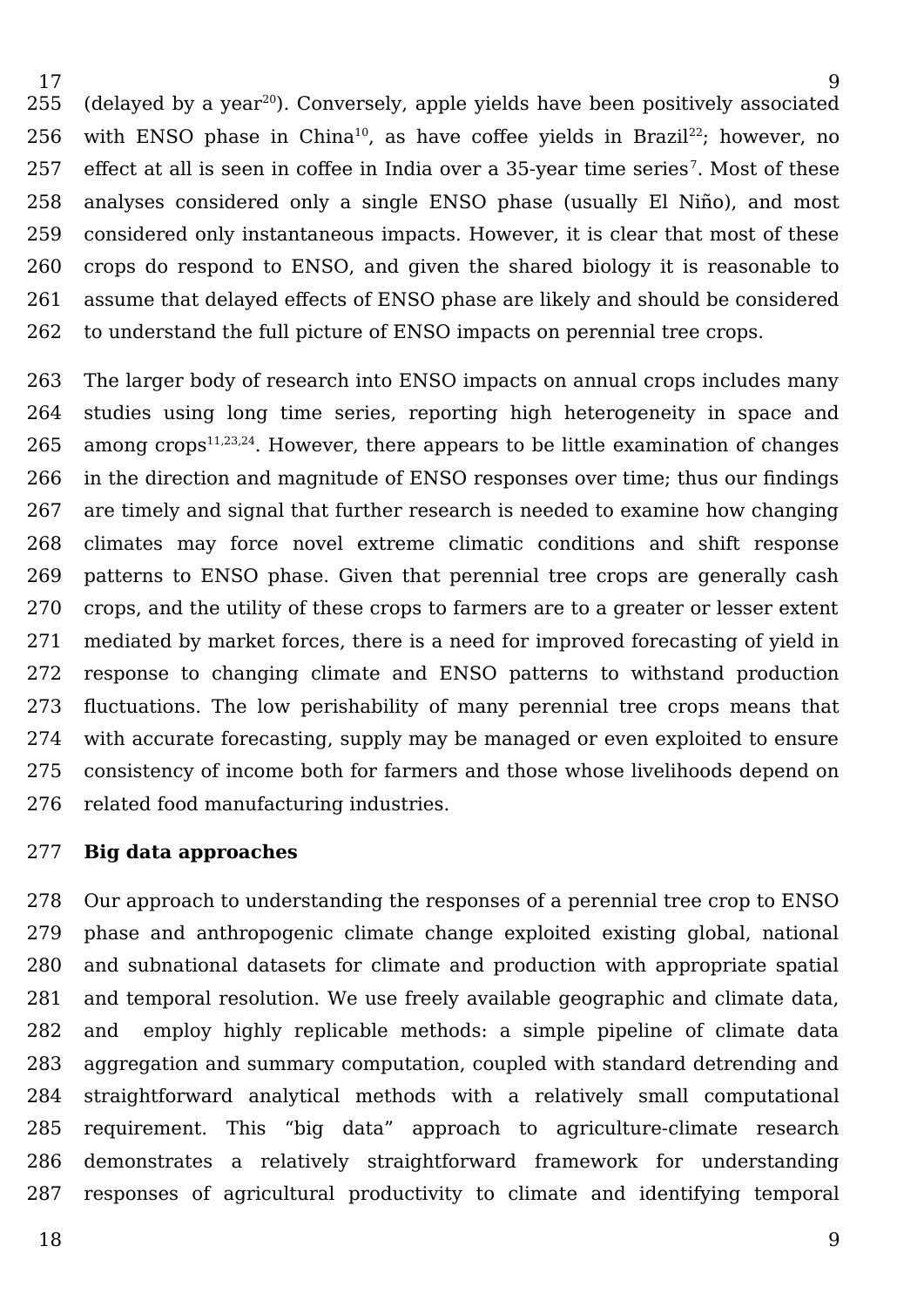changes in these relationships. While small-scale studies examine the mechanisms of climate impacts through the interacting effects of agricultural practices, abiotic conditions, disease incidence and multi-trophic interactions, large-scale studies across regions and over time scales encompassing many ENSO oscillations are required to understand the global picture of perennial tree crop production security. Combined with local context-specific studies on governance arrangements (e.g. Hirons et al. 2018[25](https://www.zotero.org/google-docs/?mCSiYb)), such approaches could be crucial for reducing future vulnerability of these industries to increasing volatility under anthropogenic climate change. The main barrier to this research is the availability of production data from state or commercial entities. 288 289 290 291 292 293 294 295 296 297 298

#### **Conclusions** 299

19

Using cocoa production in Ghana as a model perennial tree crop system, we demonstrate that ENSO phase has a significant impact on crop production, likely mediated by simultaneous impacts on local climate. In a novel finding, we also show delayed effects of ENSO phase on production. Crucially, we demonstrate that the direction of production impacts has reversed over time, coinciding with changes in the climatic responses to ENSO, suggesting that anthropogenic climate change is altering how this perennial tree crop responds to climate shocks. We speculate that similar patterns are likely to occur in at least some other perennial tree crops, and urge for further research to emulate our straightforward "big data" approach in other crops to identify these patterns and contribute towards efforts to predict and manage the impacts of climate change on the millions of livelihoods dependent on this agricultural sector. 300 301 302 303 304 305 306 307 308 309 310 311 312

#### **Methods** 313

#### **Cocoa production data acquisition** 314

Cocoa production data in metric tons was supplied by the Ghana Cocoa Board, corresponding to the annual total weights of all cocoa bean purchases in each 315 316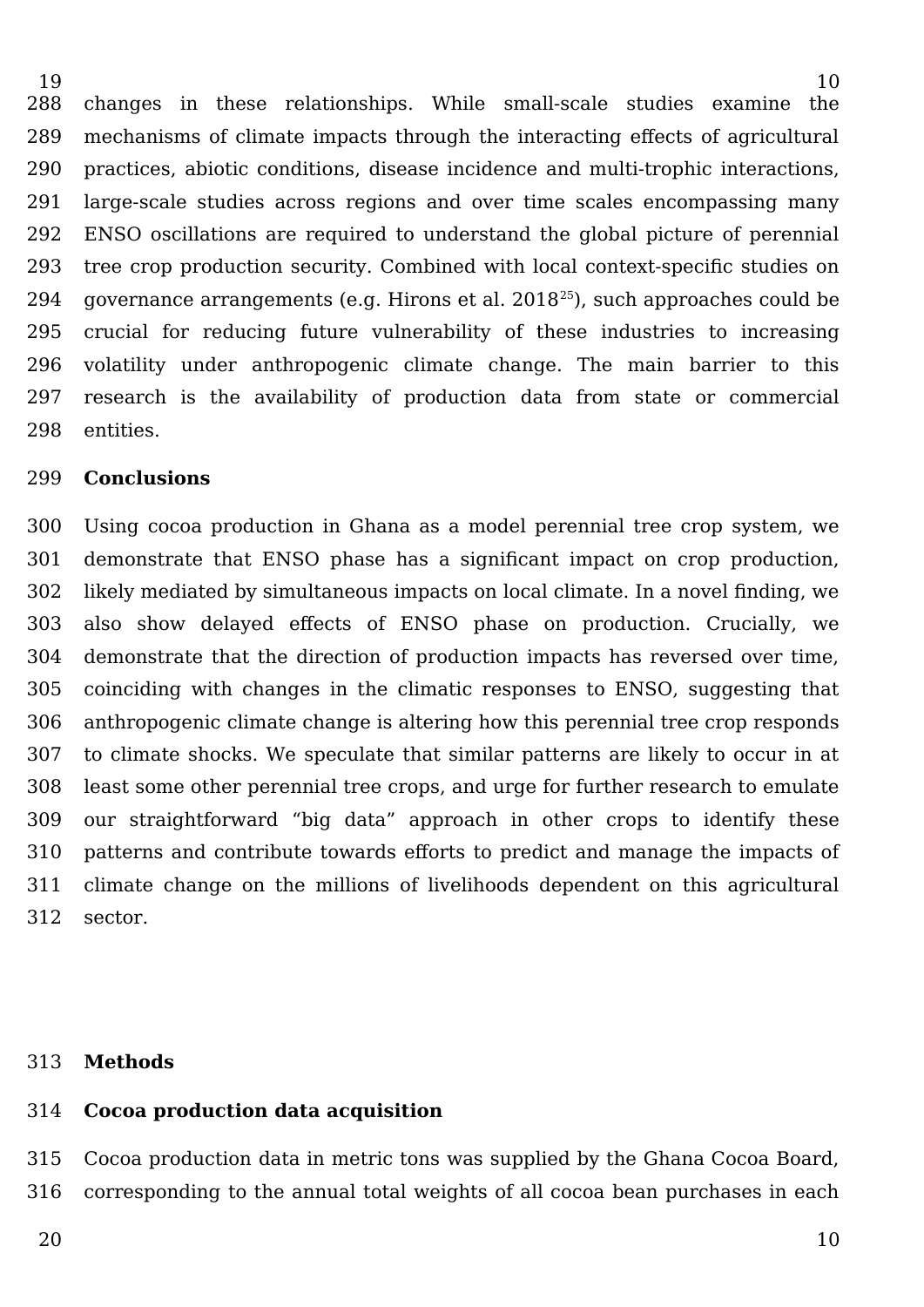of the 6 cocoa purchase regions for every purchase years 1947/48 to 2018/19 (excluding 1976/77 for two regions), and in each of the 68 cocoa purchase districts for each of the purchase years 1998/99 to 2018/19. Each of the 68 cocoa purchase districts is within one of the 6 regions. Purchase years run from late September/early October for 12 months; for this study, every purchase year was assumed to begin on 1st October and run until 30th September of the following year. Metric tons were converted to kilograms. Production weights varied substantially between administrative divisions, and within administrative divisions over time, presumably in the most part due to variation in the area under production (AUP) for which no data was available. To control for the effect of varying AUP, and lesser effects such as technological improvements in farming practice, the production data was detrended by conversion to z-scores, i.e. the number of standard deviations from the mean or expected value. For district data, z-score calculation was performed based on a linear best fit line for each district, i.e. the z-score for a particular observation was the number of standard deviations from the value of the slope for that year; for regional data a linear relationship was not appropriate so z-score calculation was performed based on a 9-year rolling average of production. 317 318 319 320 321 322 323 324 325 326 327 328 329 330 331 332 333 334 335

#### **ENSO data acquisition** 336

To identify El Niño and La Niña events, we acquired the complete Oceanic Nino Index (ONI) dataset since 1950 from NOAA (Huang et al 2017), comprising rolling 3-month running means of SST anomalies in the Nino 3.4 region. This data was summarised for each purchase year (Oct-Sep, see above) by taking the value of the greatest magnitude (retaining the sign) within each purchase year, referred to as maximum annual magnitude of ONI (mamONI). 337 338 339 340 341 342

#### **Climate data acquisition** 343

ERA5[26](https://www.zotero.org/google-docs/?j41qko) climate data was acquired from the Copernicus Climate Data Service using the CDS API in a custom python script. We acquired hourly data at a 0.25° resolution between -3.5° to 1° longitude and 4.5° to 8.5° latitude, for the full period of the 1950 to 1978 preliminary back extension dataset and from 1979 to 2020 from the final release dataset, for the variables 2m temperature, 344 345 346 347 348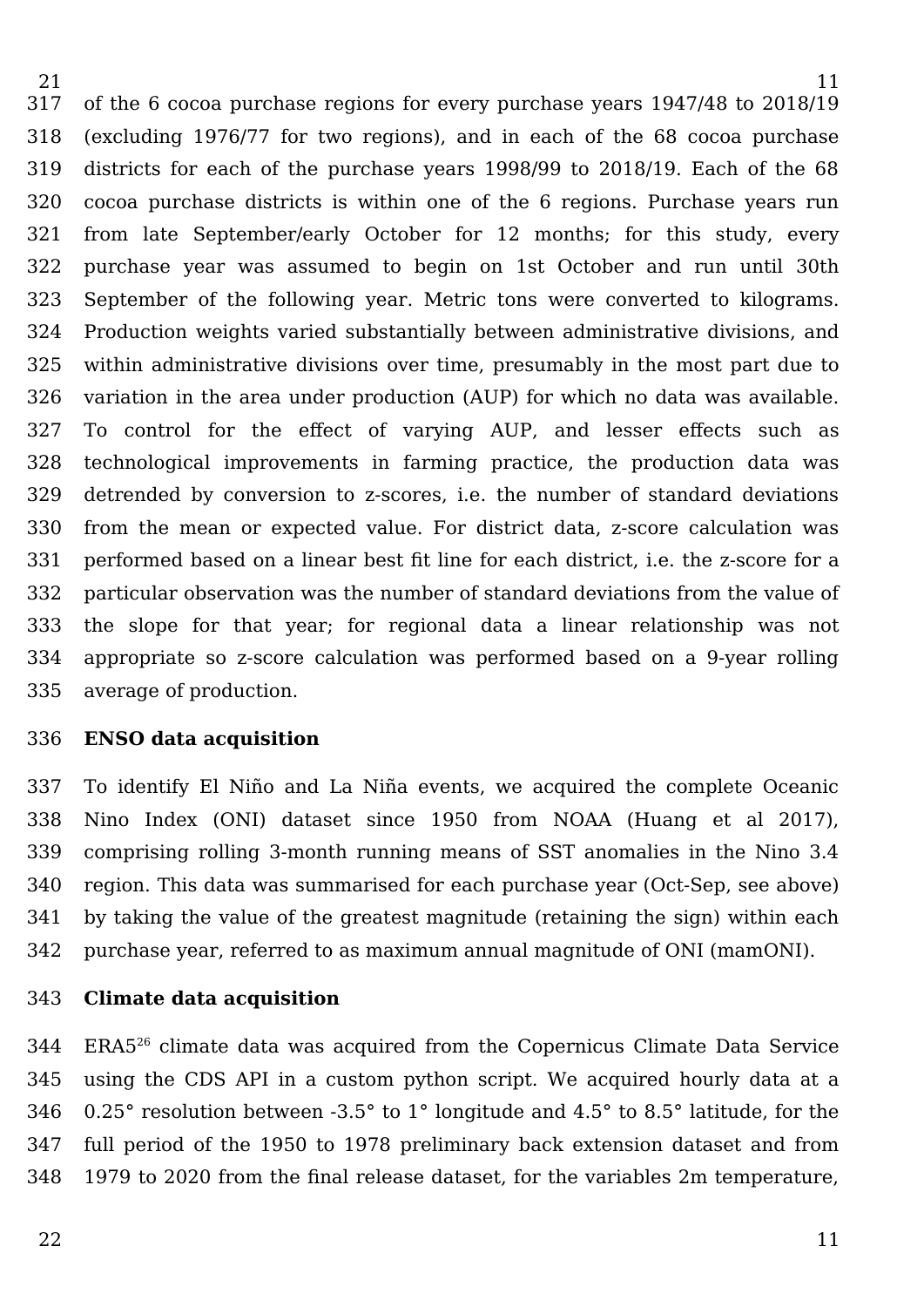total precipitation and evaporation as netcdf raster bricks.. All variables were summarised by day for each grid cell, calculating the daily total for accumulating variables precipitation and evaporation, and daily minimum, mean and maximum for temperature (i.e. instantaneous variables). 349 350 351 352

All climate variables were then summarised over month and season, defining the minor wet as September and October, the major dry season as November to March, the major wet season as April to July, and the minor dry season as August, calculating total values for accumulating variables and minimum, mean and maximum for instantaneous variables. We calculated monthly Cumulative Water Deficit (CWD) for each cell (Aragão et al 2007) based on monthly totals of precipitation and evaporation, resetting CWD to 0 for the wettest month for each cell or if rainfall exceeded twice the evaporation for a given month. Thus for each purchase year (Oct-Sep, see above) we generated 12 monthly and 4 seasonal values for each climatic metric; note the minor wet season crosses the purchase year, we considered this as falling at the beginning of a purchase year rather than the end. Finally, each climate metric was converted to anomalies by subtracting the mean value for the metric for a reference period, set to 1981-2010 to encompass only data from the final release ERA5 dataset. Mean values were computed across months and seasons to retain variation among months/seasons. The final dataset comprised climate data for the 70 cocoa purchase years 1950/51 to 2019/20, i.e. from October 1950 to September 2020. 353 354 355 356 357 358 359 360 361 362 363 364 365 366 367 368 369 370

The monthly and seasonal summary raster bricks were filtered to include only cells that intersected with Ghana's cocoa growing areas and and comprised less than 15% permanent water bodies, based on the preliminary observation that cells including the Atlantic ocean or the Volta river/reservoir formed substantial outliers for some climatic variables. Filtering used spatial polygons of the Ghana cocoa regions supplied by the Ghana Cocoa Board, the Ghana  $\rm{coastline^{27}}$  $\rm{coastline^{27}}$  $\rm{coastline^{27}}$ , and Ghana water  $\rm{bodies^{28}}.$  $\rm{bodies^{28}}.$  $\rm{bodies^{28}}.$ 371 372 373 374 375 376 377

All GIS data manipulation and computation was performed in  $R$  4.0.5<sup>[29](https://www.zotero.org/google-docs/?NGjk6F)</sup> using the  $sf^{30}$  $sf^{30}$  $sf^{30}$  and stars<sup>[31](https://www.zotero.org/google-docs/?a9D0tq)</sup> geospatial packages and their dependencies. 378 379

**Cocoa production analysis** 380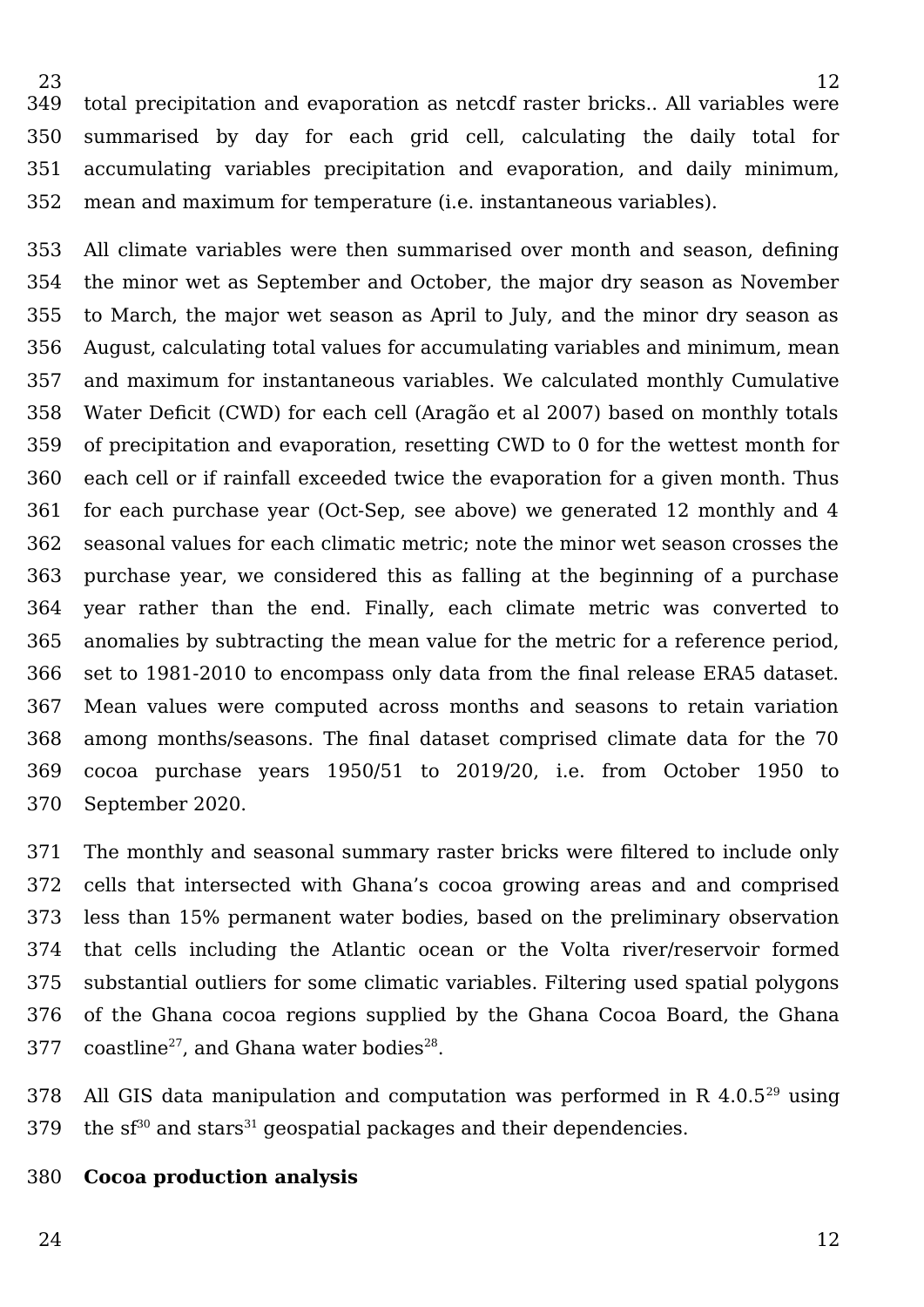All analysis was performed in R  $4.0.5^{29}$  $4.0.5^{29}$  $4.0.5^{29}$ . To identify possible delays in the relationship between ONI and production we computed, separately for each district or region, the cross-correlation of the production anomaly time series against the mamONI time series for delays of 0 to 12 (i.e. production anomaly against mamONI values for the current and 12 preceding years) and computed the probability of each correlation coefficient differing from 0. For each dataset (district, regional), we then calculated the mean of all correlation coefficients for each of the 13 delays, and computed student's t to test if this mean was significantly different from 0. To ensure that the detrending methodology had sufficiently standardised the production data for regression to be appropriate, we conducted, separately for each district or region, a search of ARIMA models to ensure that the best fitting parameters for the order of autoregression, degree of differencing and moving average were all equal to 0. This search was implemented in the auto.arima function from the forecast R package<sup>[32](https://www.zotero.org/google-docs/?Vh7N6W)</sup>, fitting mamONI as an external regressor, using AIC to compare candidate models and using non-stepwise selection and no approximation of information criteria for intermediate models to improve accuracy. For both district and regional data, the majority of time series had parameter values of 0 for all three parameters (Supplementary Table 2). To ensure that the detrending methodology had sufficiently standardised the production data such that no remaining inter-district or inter-regional variation remained, we checked the singularity of a mixed effects model for each dataset, fitting detrended production against the intercept with district or region as a random effect using the isSingular and lmer functions from the  $l$ me4 package<sup>[33](https://www.zotero.org/google-docs/?YrJKx9)</sup>. We would expect that if detrending sufficiently removed variation in the random effect, the resultant random effect variance would be close to zero and cause singularity. 381 382 383 384 385 386 387 388 389 390 391 392 393 394 395 396 397 398 399 400 401 402 403 404 405 406 407

To assess the contribution of different delayed mamONI values on the districtlevel production dataset, we performed multiple regression with production anomalies as the response variable and mamONI at delays of 0 to 3 as additive explanatory variables. The same model was also implemented in a linear mixed effects model, fitting district as a random effect, which validated that the detrending methodology sufficiently removed all meaningful variation between districts and that excluding this variable was appropriate. For the region 408 409 410 411 412 413 414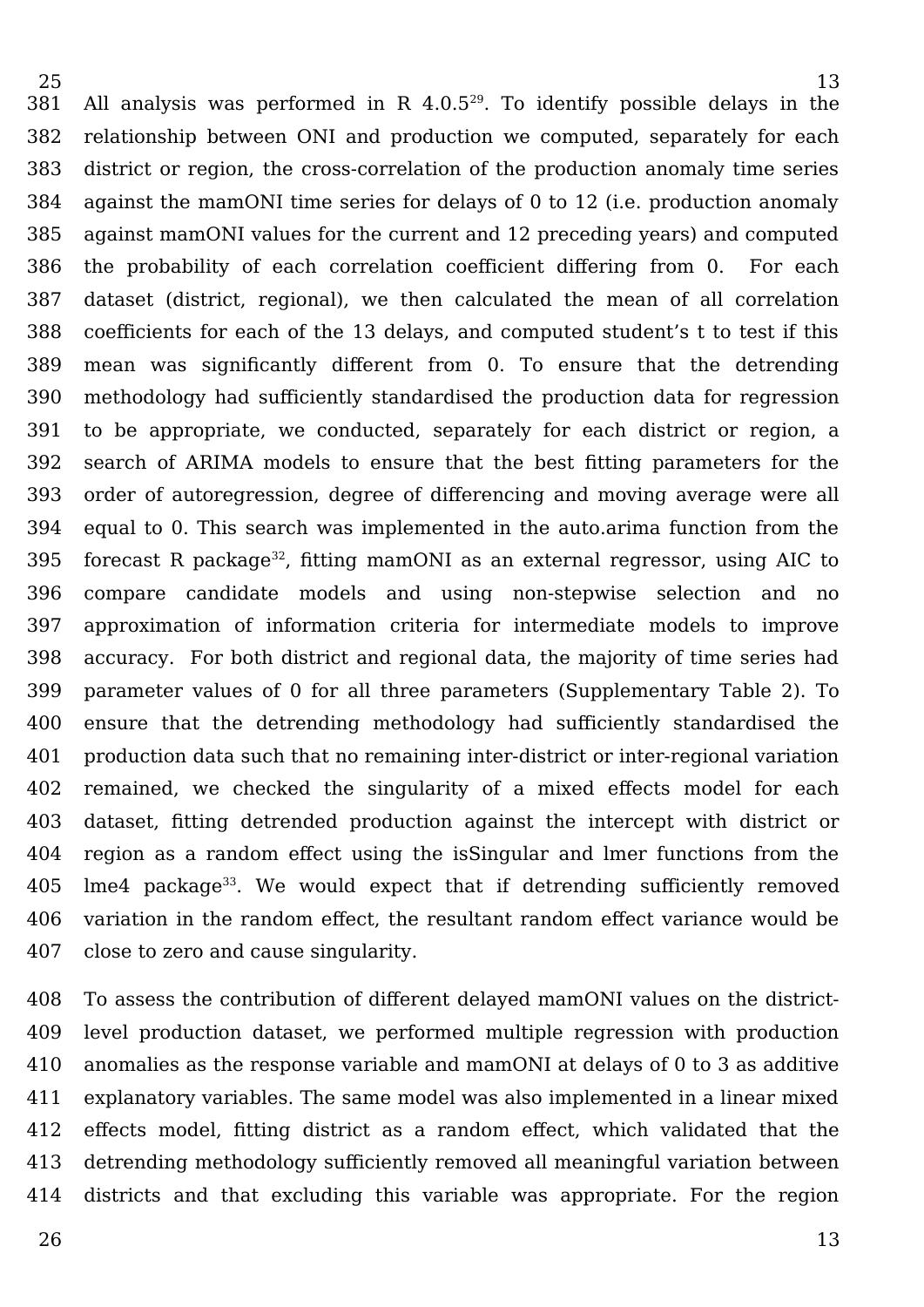dataset, we additionally wanted to explore the extent to which the response of production to variation in mamONI has changed over time. To this end, we generated 71 two-factor categorical variables that each grouped observations into before/after each year in the dataset, to examine inflection points in the response of production to ONI. We then created a set of candidate models as follows: (i) the same model as used in the district data, with four delays; (ii) the model (i), but with year (centred and scaled to unit variance) as an interaction with each delayed mamONI variable; (iii) 71 piecewise regressions, each based on model (i) but with one of the year grouping variables as an interaction with each delayed mamONI variable. The 73 candidate models were compared using AICc, implemented in the model.sel function of the MuMIn R package $^{34}$  $^{34}$  $^{34}$ . 415 416 417 418 419 420 421 422 423 424 425

#### **Climate analysis** 426

27

The purpose the climate analysis was to demonstrate the climatological teleconnections between the Oceanic Nino Index and cocoa production through i) identifying instantaneous climatic responses in the cocoa producing areas of Ghana to ONI-defined El Niño events and ii) identifying any leading or delayed climate signal associated with ONI in these areas. To identify possible delays in the relationship between ONI and climate we computed, separately for each climate metric, the cross-correlation of the climate metric anomaly time series against either monthly ONI values (for monthly climate metrics) or against mamONI values (for the purchase year corresponding to seasonal climate metrics). Cross-correlations were performed for leads/delays between -36 and 36 months or -3 to 3 years, as appropriate; statistical tests were then performed as described for the cocoa production data. We then regressed monthly and seasonal climate metrics against mamONI values separately within month and season, and examined these relationships for changes over time by fitting interactions with year grouping variables using the same methodology described in the cocoa production analysis. 427 428 429 430 431 432 433 434 435 436 437 438 439 440 441 442

#### **Acknowledgements** 443

The authors are grateful to the staff of the Ghana Cocoa Board for providing the cocoa production data. This research was funded by the International Development Research Centre project code 109238-003. 444 445 446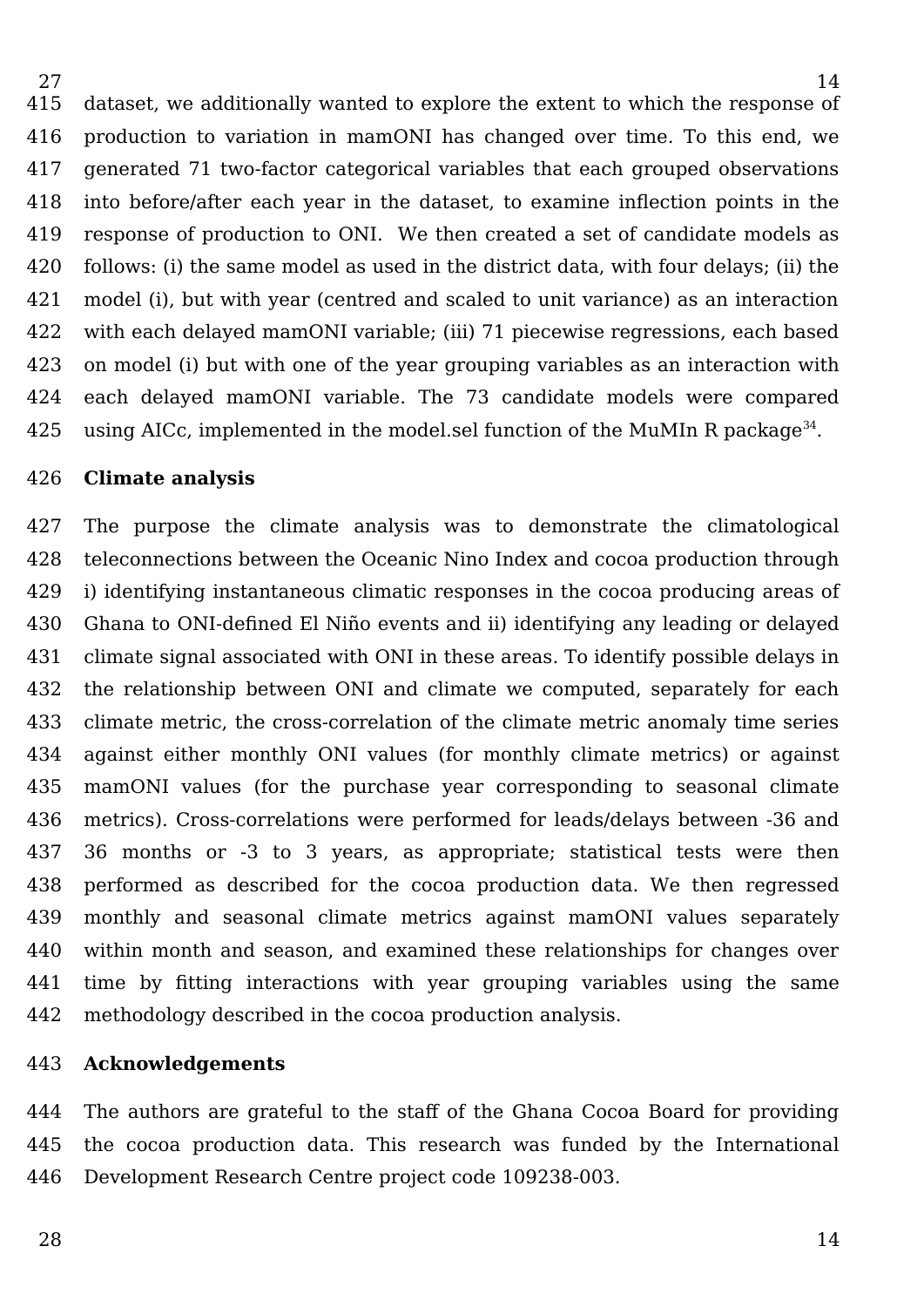#### **Author Contributions** 447

15

K.N., R.A.A., M.H., J.M., Y.M., C.L.M., A.C.M., conceived the research, E.O., R.A.A., J.M. acquired production data, T.J.C., K.N. developed this project, T.J.C. performed analyses and wrote the first draft of the manuscript, all coauthors contributed to the final paper. 448 449 450 451

#### **Competing interests** 452

The authors declare no conflicts of interest. 453

#### **References** 454

- [1. Parry, M. L., Rosenzweig, C., Iglesias, A., Livermore, M. & Fischer, G.](https://www.zotero.org/google-docs/?hKhFLE)  455
- [Effects of climate change on global food production under SRES emissions](https://www.zotero.org/google-docs/?hKhFLE)  456
- [and socio-economic scenarios.](https://www.zotero.org/google-docs/?hKhFLE) [Glob. Environ. Change](https://www.zotero.org/google-docs/?hKhFLE) **[14](https://www.zotero.org/google-docs/?hKhFLE)**[, 53–67 \(2004\).](https://www.zotero.org/google-docs/?hKhFLE) 457
- [2. Rifai, S. W., Li, S. & Malhi, Y. Coupling of El Niño events and long-term](https://www.zotero.org/google-docs/?hKhFLE)  458
- [warming leads to pervasive climate extremes in the terrestrial tropics.](https://www.zotero.org/google-docs/?hKhFLE)  459
- [Environ. Res. Lett.](https://www.zotero.org/google-docs/?hKhFLE) **[14](https://www.zotero.org/google-docs/?hKhFLE)**[, 105002 \(2019\).](https://www.zotero.org/google-docs/?hKhFLE) 460
- [3. Cai, W.](https://www.zotero.org/google-docs/?hKhFLE) [et al.](https://www.zotero.org/google-docs/?hKhFLE) [Increasing frequency of extreme El Niño events due to](https://www.zotero.org/google-docs/?hKhFLE)  461
- [greenhouse warming.](https://www.zotero.org/google-docs/?hKhFLE) [Nat. Clim. Change](https://www.zotero.org/google-docs/?hKhFLE) **[4](https://www.zotero.org/google-docs/?hKhFLE)**[, 111–116 \(2014\).](https://www.zotero.org/google-docs/?hKhFLE) 462
- [4. Wang, B.](https://www.zotero.org/google-docs/?hKhFLE) [et al.](https://www.zotero.org/google-docs/?hKhFLE) [Historical change of El Niño properties sheds light on future](https://www.zotero.org/google-docs/?hKhFLE)  463
- [changes of extreme El Niño.](https://www.zotero.org/google-docs/?hKhFLE) [Proc. Natl. Acad. Sci.](https://www.zotero.org/google-docs/?hKhFLE) **[116](https://www.zotero.org/google-docs/?hKhFLE)**[, 22512–22517](https://www.zotero.org/google-docs/?hKhFLE)  [\(2019\).](https://www.zotero.org/google-docs/?hKhFLE) 464 465
- [5. Malhi, Y., Phillips, O. L., Malhi, Y. & Wright, J. Spatial patterns and recent](https://www.zotero.org/google-docs/?hKhFLE)  466
- [trends in the climate of tropical rainforest regions.](https://www.zotero.org/google-docs/?hKhFLE) [Philos. Trans. R. Soc.](https://www.zotero.org/google-docs/?hKhFLE)  467
- [Lond. B. Biol. Sci.](https://www.zotero.org/google-docs/?hKhFLE) **[359](https://www.zotero.org/google-docs/?hKhFLE)**[, 311–329 \(2004\).](https://www.zotero.org/google-docs/?hKhFLE) 468
- [6. Surmaini, E., Hadi, T. W., Subagyono, K. & Puspito, N. T. Early detection of](https://www.zotero.org/google-docs/?hKhFLE)  469
- [drought impact on rice paddies in Indonesia by means of Niño 3.4 index.](https://www.zotero.org/google-docs/?hKhFLE)  470
- [Theor. Appl. Climatol.](https://www.zotero.org/google-docs/?hKhFLE) **[121](https://www.zotero.org/google-docs/?hKhFLE)**[, 669–684 \(2015\).](https://www.zotero.org/google-docs/?hKhFLE) 471
- [7. Jayakumar, M., Rajavel, M., Surendran, U., Gopinath, G. & Ramamoorthy, K.](https://www.zotero.org/google-docs/?hKhFLE) 472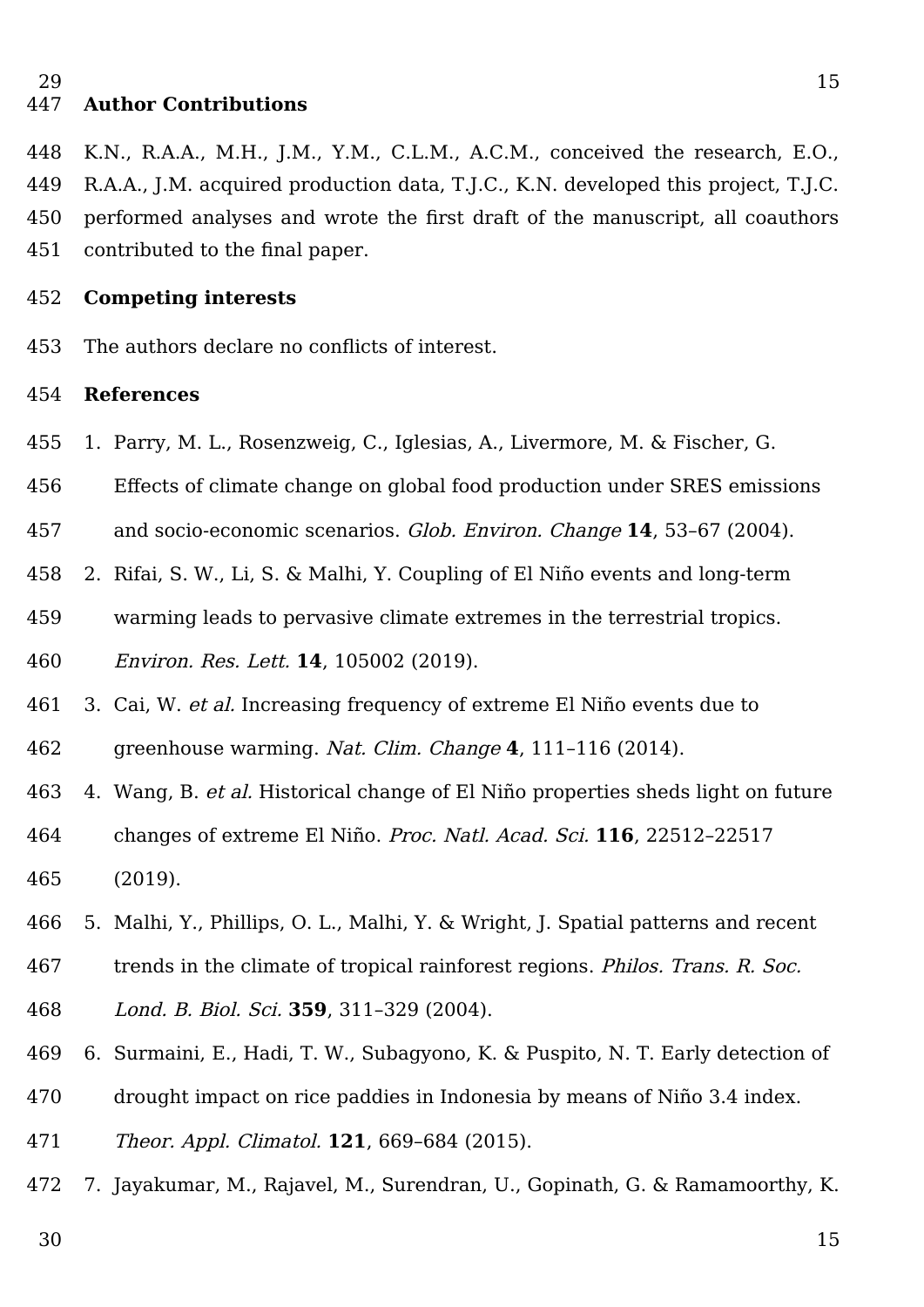- [Impact of climate variability on coffee yield in India—with a micro-level case](https://www.zotero.org/google-docs/?hKhFLE) 31 473
- [study using long-term coffee yield data of humid tropical Kerala.](https://www.zotero.org/google-docs/?hKhFLE) Clim. 474

[Change](https://www.zotero.org/google-docs/?hKhFLE) **[145](https://www.zotero.org/google-docs/?hKhFLE)**[, 335–349 \(2017\).](https://www.zotero.org/google-docs/?hKhFLE) 475

- [8. Gateau-Rey, L., Tanner, E. V. J., Rapidel, B., Marelli, J.-P. & Royaert, S.](https://www.zotero.org/google-docs/?hKhFLE)  476
- [Climate change could threaten cocoa production: Effects of 2015-16 El](https://www.zotero.org/google-docs/?hKhFLE)  477
- [Nino-related drought on cocoa agroforests in Bahia, Brazil.](https://www.zotero.org/google-docs/?hKhFLE) [Plos One](https://www.zotero.org/google-docs/?hKhFLE) **[13](https://www.zotero.org/google-docs/?hKhFLE)**[,](https://www.zotero.org/google-docs/?hKhFLE)  [e0200454 \(2018\).](https://www.zotero.org/google-docs/?hKhFLE) 478 479
- [9. Oettli, P., Behera, S. K. & Yamagata, T. Climate Based Predictability of Oil](https://www.zotero.org/google-docs/?hKhFLE)  [Palm Tree Yield in Malaysia.](https://www.zotero.org/google-docs/?hKhFLE) [Sci. Rep.](https://www.zotero.org/google-docs/?hKhFLE) **[8](https://www.zotero.org/google-docs/?hKhFLE)**[, 2271 \(2018\).](https://www.zotero.org/google-docs/?hKhFLE) 480 481
- [10.Li, Y., Strapasson, A. & Rojas, O. Assessment of El Niño and La Niña](https://www.zotero.org/google-docs/?hKhFLE)  482
- [impacts on China: Enhancing the Early Warning System on Food and](https://www.zotero.org/google-docs/?hKhFLE)  [Agriculture.](https://www.zotero.org/google-docs/?hKhFLE) [Weather Clim. Extrem.](https://www.zotero.org/google-docs/?hKhFLE) **[27](https://www.zotero.org/google-docs/?hKhFLE)**[, 100208 \(2020\).](https://www.zotero.org/google-docs/?hKhFLE) 483 484
- [11.Iizumi, T.](https://www.zotero.org/google-docs/?hKhFLE) [et al.](https://www.zotero.org/google-docs/?hKhFLE) [Impacts of El Niño Southern Oscillation on the global yields](https://www.zotero.org/google-docs/?hKhFLE)  [of major crops.](https://www.zotero.org/google-docs/?hKhFLE) [Nat. Commun.](https://www.zotero.org/google-docs/?hKhFLE) **[5](https://www.zotero.org/google-docs/?hKhFLE)**[, 3712 \(2014\).](https://www.zotero.org/google-docs/?hKhFLE) 485 486
- [12.Food and Agriculture Organization of the United Nations. FAOSTAT](https://www.zotero.org/google-docs/?hKhFLE)  487
- [statistical database \[Rome\]. \(1997\).](https://www.zotero.org/google-docs/?hKhFLE) 488
- [13.Belsky, J. M. & Siebert, S. F. Cultivating cacao Implications of sun-grown](https://www.zotero.org/google-docs/?hKhFLE)  489
- [cacao on local food security and environmental sustainability.](https://www.zotero.org/google-docs/?hKhFLE) [Agric. Hum.](https://www.zotero.org/google-docs/?hKhFLE)  [Values](https://www.zotero.org/google-docs/?hKhFLE) **[20](https://www.zotero.org/google-docs/?hKhFLE)**[, 277–285 \(2003\).](https://www.zotero.org/google-docs/?hKhFLE) 490 491
- [14.Potts, J.](https://www.zotero.org/google-docs/?hKhFLE) [et al. The state of sustainability initiatives review 2014: Standards](https://www.zotero.org/google-docs/?hKhFLE)  492
- [and the Green Economy](https://www.zotero.org/google-docs/?hKhFLE)[.](https://www.zotero.org/google-docs/?hKhFLE)  493
- [https://www.iisd.org/system/files/pdf/2014/ssi\\_2014.pdf \(2014\).](https://www.zotero.org/google-docs/?hKhFLE) 494
- [15.Keil, A., Zeller, M., Wida, A., Sanim, B. & Birner, R. What determines](https://www.zotero.org/google-docs/?hKhFLE)  495
- [farmers' resilience towards ENSO-related drought? An empirical](https://www.zotero.org/google-docs/?hKhFLE)  496
- [assessment in Central Sulawesi, Indonesia.](https://www.zotero.org/google-docs/?hKhFLE) [Clim. Change](https://www.zotero.org/google-docs/?hKhFLE) **[86](https://www.zotero.org/google-docs/?hKhFLE)**[, 291–307](https://www.zotero.org/google-docs/?hKhFLE)  497
- [\(2008\).](https://www.zotero.org/google-docs/?hKhFLE) 498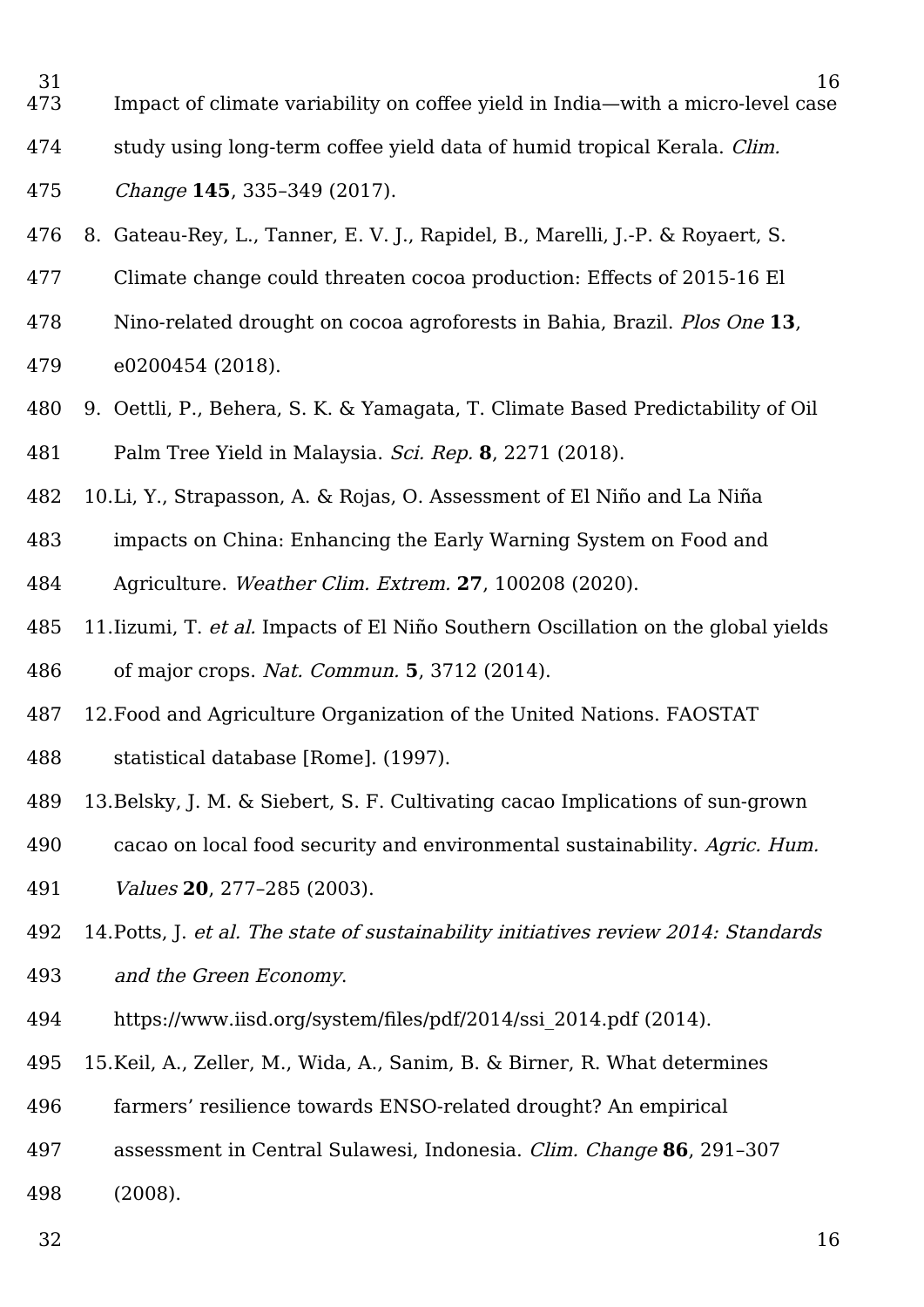- [16.Ruf, F., Schroth, G. & Doffangui, K. Climate change, cocoa migrations and](https://www.zotero.org/google-docs/?hKhFLE)  33 499
- [deforestation in West Africa: What does the past tell us about the future?](https://www.zotero.org/google-docs/?hKhFLE)  500
- [Sustain. Sci.](https://www.zotero.org/google-docs/?hKhFLE) **[10](https://www.zotero.org/google-docs/?hKhFLE)**[, 101–111 \(2015\).](https://www.zotero.org/google-docs/?hKhFLE) 501
- 17. Huang, B. [et al.](https://www.zotero.org/google-docs/?hKhFLE) Extended Reconstructed Sea Surface Temperature, Version 502
- [5 \(ERSSTv5\): Upgrades, Validations, and Intercomparisons.](https://www.zotero.org/google-docs/?hKhFLE) [J. Clim.](https://www.zotero.org/google-docs/?hKhFLE) **[30](https://www.zotero.org/google-docs/?hKhFLE)**[,](https://www.zotero.org/google-docs/?hKhFLE)  [8179–8205 \(2017\).](https://www.zotero.org/google-docs/?hKhFLE) 503 504
- [18.Lahive, F., Hadley, P. & Daymond, A. J. The physiological responses of](https://www.zotero.org/google-docs/?hKhFLE)  [cacao to the environment and the implications for climate change resilience.](https://www.zotero.org/google-docs/?hKhFLE) [A review.](https://www.zotero.org/google-docs/?hKhFLE) [Agron. Sustain. Dev.](https://www.zotero.org/google-docs/?hKhFLE) **[39](https://www.zotero.org/google-docs/?hKhFLE)**[, 5 \(2018\).](https://www.zotero.org/google-docs/?hKhFLE) 505 506 507

- [19.Moser, G.](https://www.zotero.org/google-docs/?hKhFLE) [et al.](https://www.zotero.org/google-docs/?hKhFLE) [Response of cocoa trees \(Theobroma cacao\) to a 13-month](https://www.zotero.org/google-docs/?hKhFLE)  508
- [desiccation period in Sulawesi, Indonesia.](https://www.zotero.org/google-docs/?hKhFLE) [Agrofor. Syst.](https://www.zotero.org/google-docs/?hKhFLE) **[79](https://www.zotero.org/google-docs/?hKhFLE)**[, 171–187](https://www.zotero.org/google-docs/?hKhFLE)  [\(2010\).](https://www.zotero.org/google-docs/?hKhFLE) 509 510
- [20.Abahous, H., Bouchaou, L. & Chehbouni, A. Global Climate Pattern Impacts](https://www.zotero.org/google-docs/?hKhFLE)  [on Long-Term Olive Yields in Northwestern Africa: Case from Souss-Massa](https://www.zotero.org/google-docs/?hKhFLE)  511 512
- [Region.](https://www.zotero.org/google-docs/?hKhFLE) [Sustainability](https://www.zotero.org/google-docs/?hKhFLE) **[13](https://www.zotero.org/google-docs/?hKhFLE)**[, 1340 \(2021\).](https://www.zotero.org/google-docs/?hKhFLE) 513
- [21.Groeneveld, J. H., Tscharntke, T., Moser, G. & Clough, Y. Experimental](https://www.zotero.org/google-docs/?hKhFLE)  514
- [evidence for stronger cacao yield limitation by pollination than by plant](https://www.zotero.org/google-docs/?hKhFLE)  515
- [resources.](https://www.zotero.org/google-docs/?hKhFLE) [Perspect. Plant Ecol. Evol. Syst.](https://www.zotero.org/google-docs/?hKhFLE) **[12](https://www.zotero.org/google-docs/?hKhFLE)**[, 183–191 \(2010\).](https://www.zotero.org/google-docs/?hKhFLE) 516
- [22.Almeida Silva, K., de Souza Rolim, G., Borges Valeriano, T. T. & da Silva](https://www.zotero.org/google-docs/?hKhFLE)  517
- [Cabral de Moraes, J. R. Influence of El Niño and La Niña on coffee yield in](https://www.zotero.org/google-docs/?hKhFLE)  518
- [the main coffee-producing regions of Brazil.](https://www.zotero.org/google-docs/?hKhFLE) [Theor. Appl. Climatol.](https://www.zotero.org/google-docs/?hKhFLE) **[139](https://www.zotero.org/google-docs/?hKhFLE)**[,](https://www.zotero.org/google-docs/?hKhFLE)  519
- [1019–1029 \(2020\).](https://www.zotero.org/google-docs/?hKhFLE) 520
- [23.Gutierrez, L. Impacts of El Niño-Southern Oscillation on the wheat market:](https://www.zotero.org/google-docs/?hKhFLE)  [A global dynamic analysis.](https://www.zotero.org/google-docs/?hKhFLE) [PLOS ONE](https://www.zotero.org/google-docs/?hKhFLE) **[12](https://www.zotero.org/google-docs/?hKhFLE)**[, e0179086 \(2017\).](https://www.zotero.org/google-docs/?hKhFLE) 521 522
- [24.Najafi, E., Devineni, N., Khanbilvardi, R. M. & Kogan, F. Understanding the](https://www.zotero.org/google-docs/?hKhFLE)  523
- [Changes in Global Crop Yields Through Changes in Climate and Technology.](https://www.zotero.org/google-docs/?hKhFLE) 524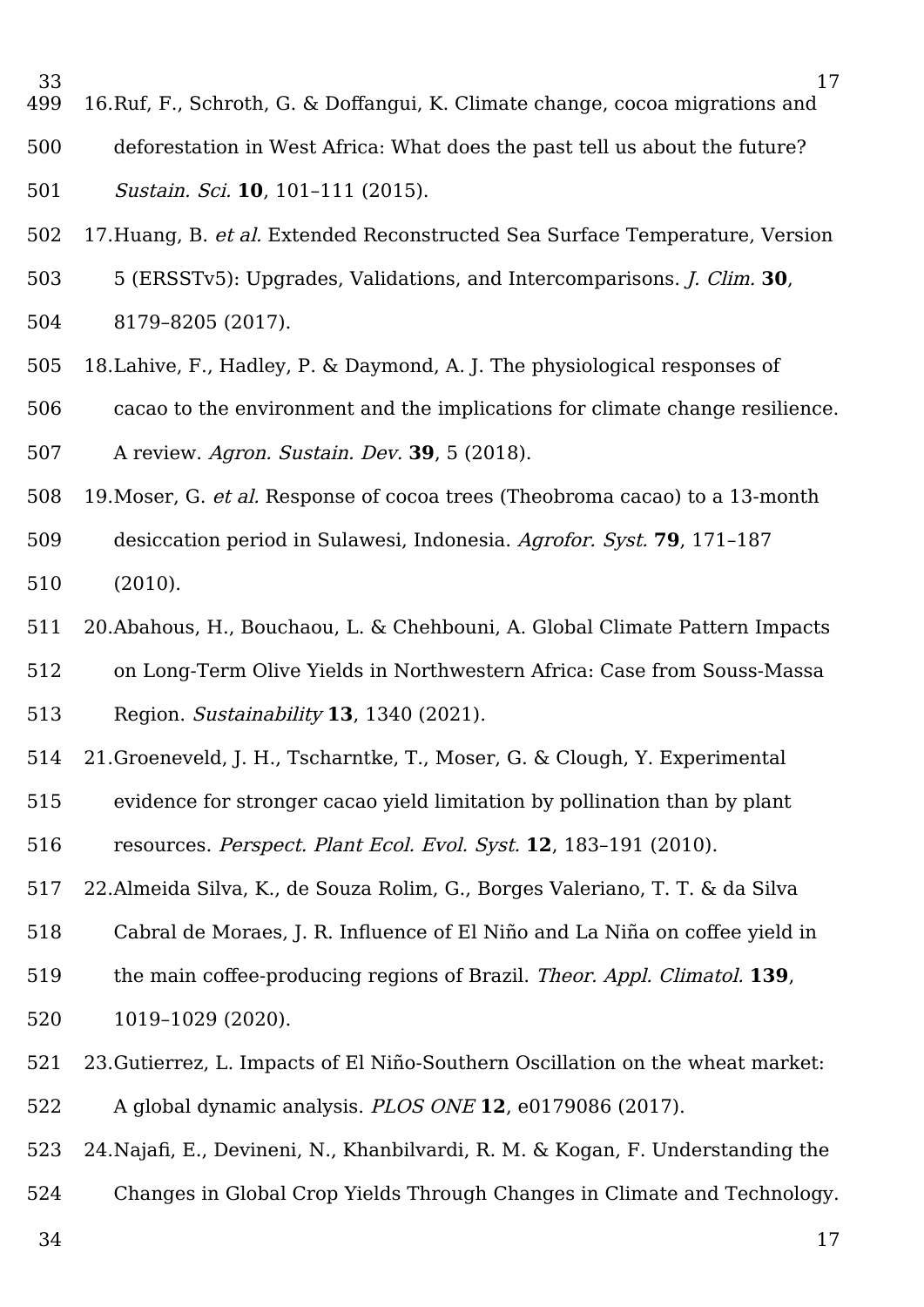- 35 525
- [Earths Future](https://www.zotero.org/google-docs/?hKhFLE) **[6](https://www.zotero.org/google-docs/?hKhFLE)**[, 410–427 \(2018\).](https://www.zotero.org/google-docs/?hKhFLE)
- [25.Hirons, M. Understanding climate resilience in Ghanaian cocoa](https://www.zotero.org/google-docs/?hKhFLE)  526
- [communities Advancing a biocultural perspective.](https://www.zotero.org/google-docs/?hKhFLE) [J. Rural Stud.](https://www.zotero.org/google-docs/?hKhFLE) [10 \(2018\).](https://www.zotero.org/google-docs/?hKhFLE) 527
- [26.Hersbach, H.](https://www.zotero.org/google-docs/?hKhFLE) [et al.](https://www.zotero.org/google-docs/?hKhFLE) [The ERA5 global reanalysis.](https://www.zotero.org/google-docs/?hKhFLE) [Q. J. R. Meteorol. Soc.](https://www.zotero.org/google-docs/?hKhFLE) **[146](https://www.zotero.org/google-docs/?hKhFLE)**[,](https://www.zotero.org/google-docs/?hKhFLE)  528
- [1999–2049 \(2020\).](https://www.zotero.org/google-docs/?hKhFLE) 529
- [27.Hijmans, R. & University of California, Berkely, Museum of Vertebrate](https://www.zotero.org/google-docs/?hKhFLE)  [Zoology. Boundary, Ghana, 2015. \(2015\).](https://www.zotero.org/google-docs/?hKhFLE) 530 531
- [28.Water Research Institute, Ghana. Ghana Country at a Glance: Water](https://www.zotero.org/google-docs/?hKhFLE)  [bodies. \(1998\).](https://www.zotero.org/google-docs/?hKhFLE) 532 533
- 2[9.R Core Team.](https://www.zotero.org/google-docs/?hKhFLE) [R: A Language and Environment for Statistical Computing](https://www.zotero.org/google-docs/?hKhFLE)[. \(R](https://www.zotero.org/google-docs/?hKhFLE) 534
- [Foundation for Statistical Computing, 2021\).](https://www.zotero.org/google-docs/?hKhFLE) 535
- [30.Pebesma, E. Simple Features for R: Standardized Support for Spatial Vector](https://www.zotero.org/google-docs/?hKhFLE) [Data.](https://www.zotero.org/google-docs/?hKhFLE) [R J.](https://www.zotero.org/google-docs/?hKhFLE) **[10](https://www.zotero.org/google-docs/?hKhFLE)**[, 439–446 \(2018\).](https://www.zotero.org/google-docs/?hKhFLE) 536 537
- [31.Pebesma, E., Sumner, M., Racine, E., Fantini, A. & Blodgett, D.](https://www.zotero.org/google-docs/?hKhFLE) [stars:](https://www.zotero.org/google-docs/?hKhFLE)  538
- [Spatiotemporal Arrays, Raster and Vector Data Cubes](https://www.zotero.org/google-docs/?hKhFLE)[. \(2021\).](https://www.zotero.org/google-docs/?hKhFLE) 539
- [32.Hyndman, R. J. & Khandakar, Y. Automatic time series forecasting: the](https://www.zotero.org/google-docs/?hKhFLE)  540
- [forecast package for R.](https://www.zotero.org/google-docs/?hKhFLE) [J. Stat. Softw.](https://www.zotero.org/google-docs/?hKhFLE) **[26](https://www.zotero.org/google-docs/?hKhFLE)**[, 1–22 \(2008\).](https://www.zotero.org/google-docs/?hKhFLE) 541
- [33.Bates, D., Mächler, M., Bolker, B. & Walker, S. Fitting Linear Mixed-Effects](https://www.zotero.org/google-docs/?hKhFLE)  542
- [Models Using lme4.](https://www.zotero.org/google-docs/?hKhFLE) [J. Stat. Softw.](https://www.zotero.org/google-docs/?hKhFLE) **[67](https://www.zotero.org/google-docs/?hKhFLE)**[, 1–48 \(2015\).](https://www.zotero.org/google-docs/?hKhFLE) 543
- [34.Bartoń, K.](https://www.zotero.org/google-docs/?hKhFLE) [MuMIn: Multi-Model Inference](https://www.zotero.org/google-docs/?hKhFLE)[. \(2020\).](https://www.zotero.org/google-docs/?hKhFLE) 544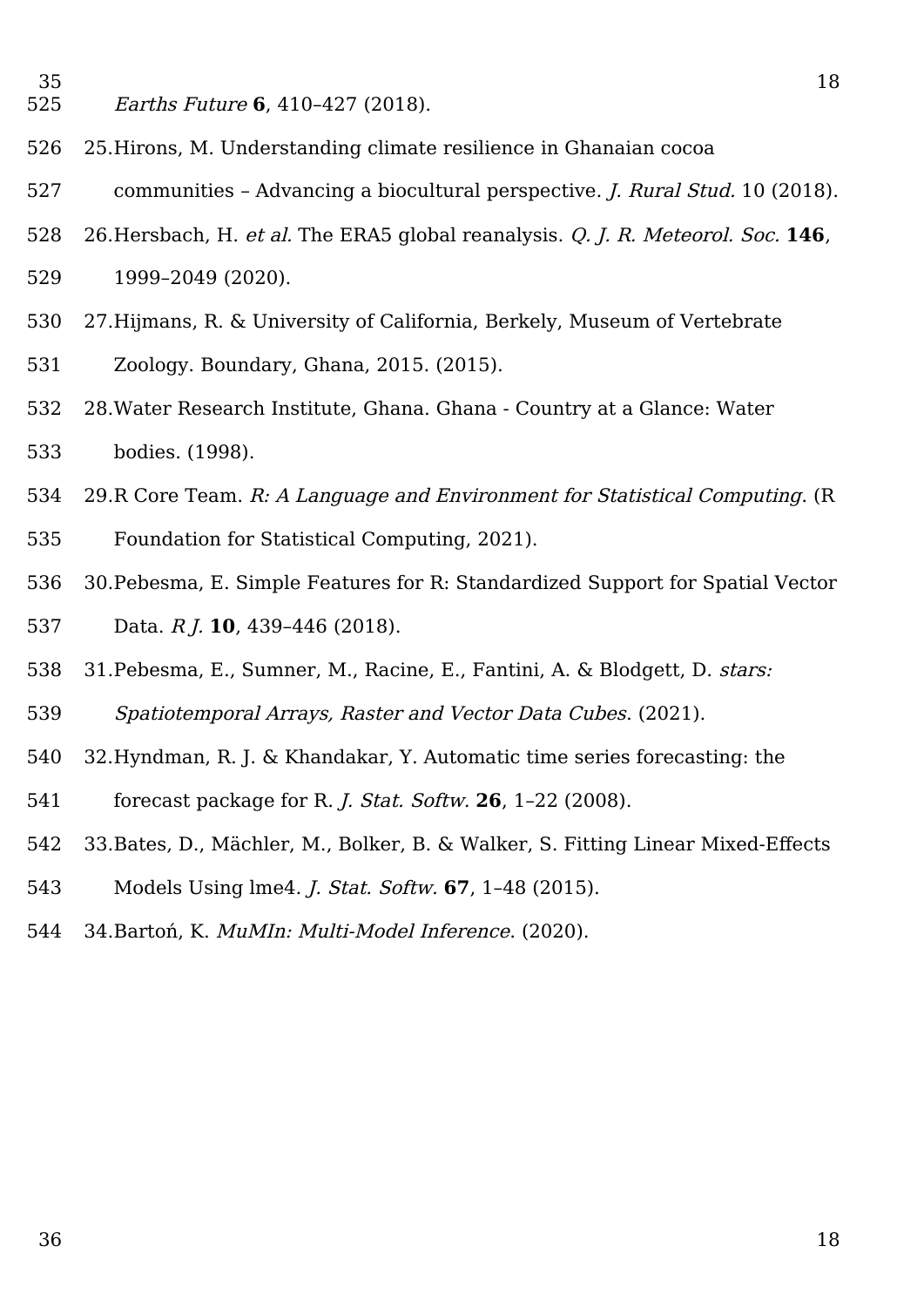### **Main figures**



*Figure 1: Cocoa production in Ghana. (a) map of cocoa producing districts (blue outlines) and regions (red outlines) in Ghana. (b) Global cocoa production over the last 60 years. (c) Cocoa pods on a farm in Ghana (photo copyright A.C.M.)*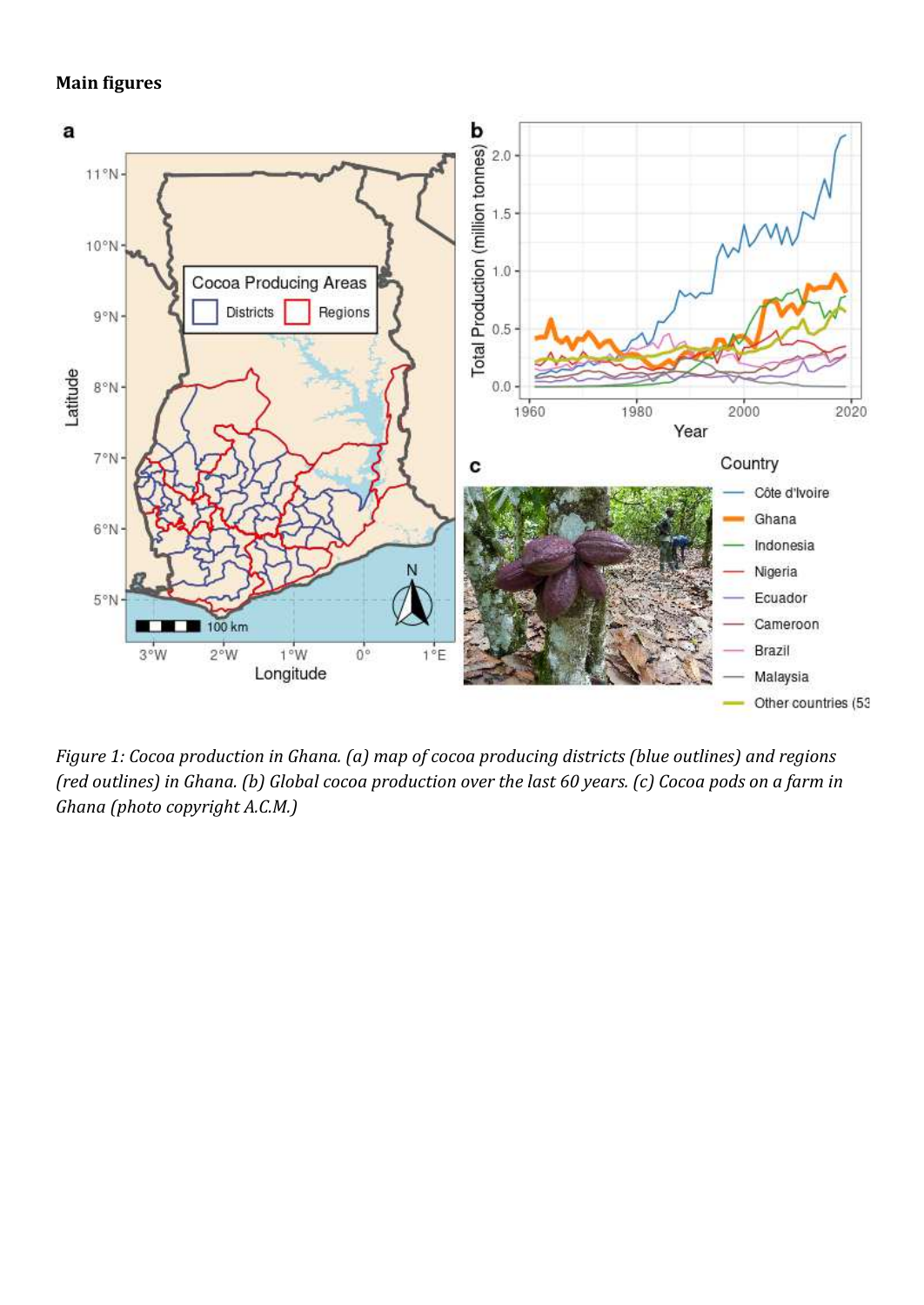

*Figure 2: The instantaneous and delayed responses of cocoa production to ENSO phase, represented as mamONI. Vertical dashed lines delineate La Nina (mamONI <= -0.5), Neutral ( -0.5 < mamONI < 0.5) and El Nino (mamONI >= 0.5) conditions. The relationships between Production Anomaly and mamONI through time are explored using a multiple regression for each dataset (panel rows: District dataset, 1999/2000 - 2019/20, a-d; Regional dataset, 1947/48 - 2019/20, e-h) fitting the Production Anomaly in year t against mamONI in years t to t-3 (panel columns). Lines show the best linear fits and standard errors derived from each multiple regression. Significance stars denote the probability that a slope differs from zero (\*\*\*: p<0.001, \*\*: p < 0.01, \*: p < 0.05, .: p < 0.1). Adjusted R squared for the District model was 0.20, for the Regional model 0.05.*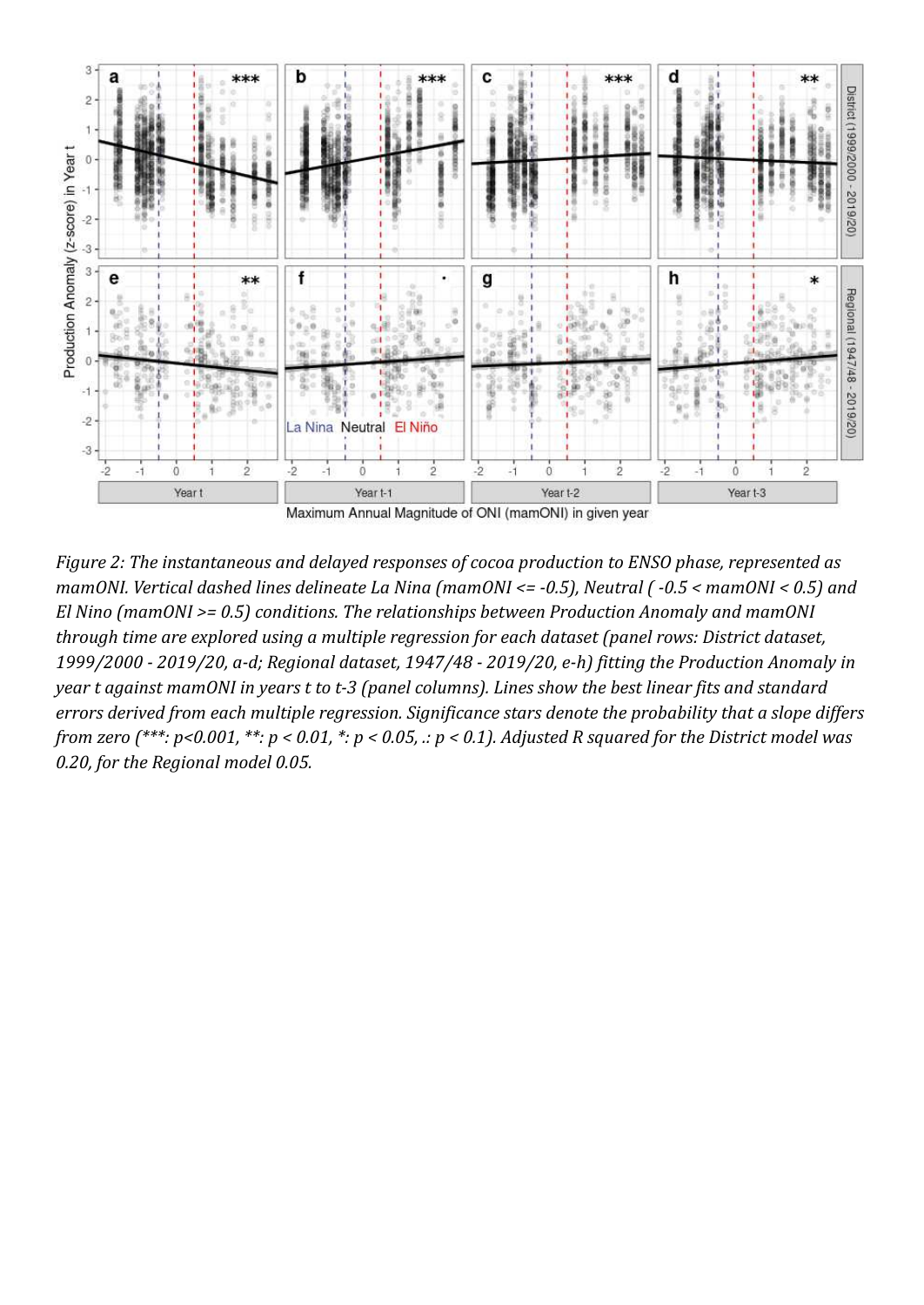

*Figure 3: The changing response of cocoa production to mamONI over time in the Regional dataset, separated into "past" and "recent" purchase years. Vertical dashed lines delineate La Nina (mamONI <= -0.5), Neutral ( -0.5 < mamONI < 0.5) and El Nino (mamONI >= 0.5) conditions. Lines show the best linear fits and standard errors derived from a single ANCOVA model fitting a two-level factor splitting the data into two time periods as an interaction with each of the four year delays. Significance stars denote the probability that: top row (a-d) - the slopes for each lag (columns) differ from one another; bottom row (e-h) - the slope differs from zero (both rows - \*\*\*: p<0.001, \*\*: p < 0.01, \*: p < 0.05, .: p < 0.1). Adjusted R squared for the ANCOVA model was 0.17.*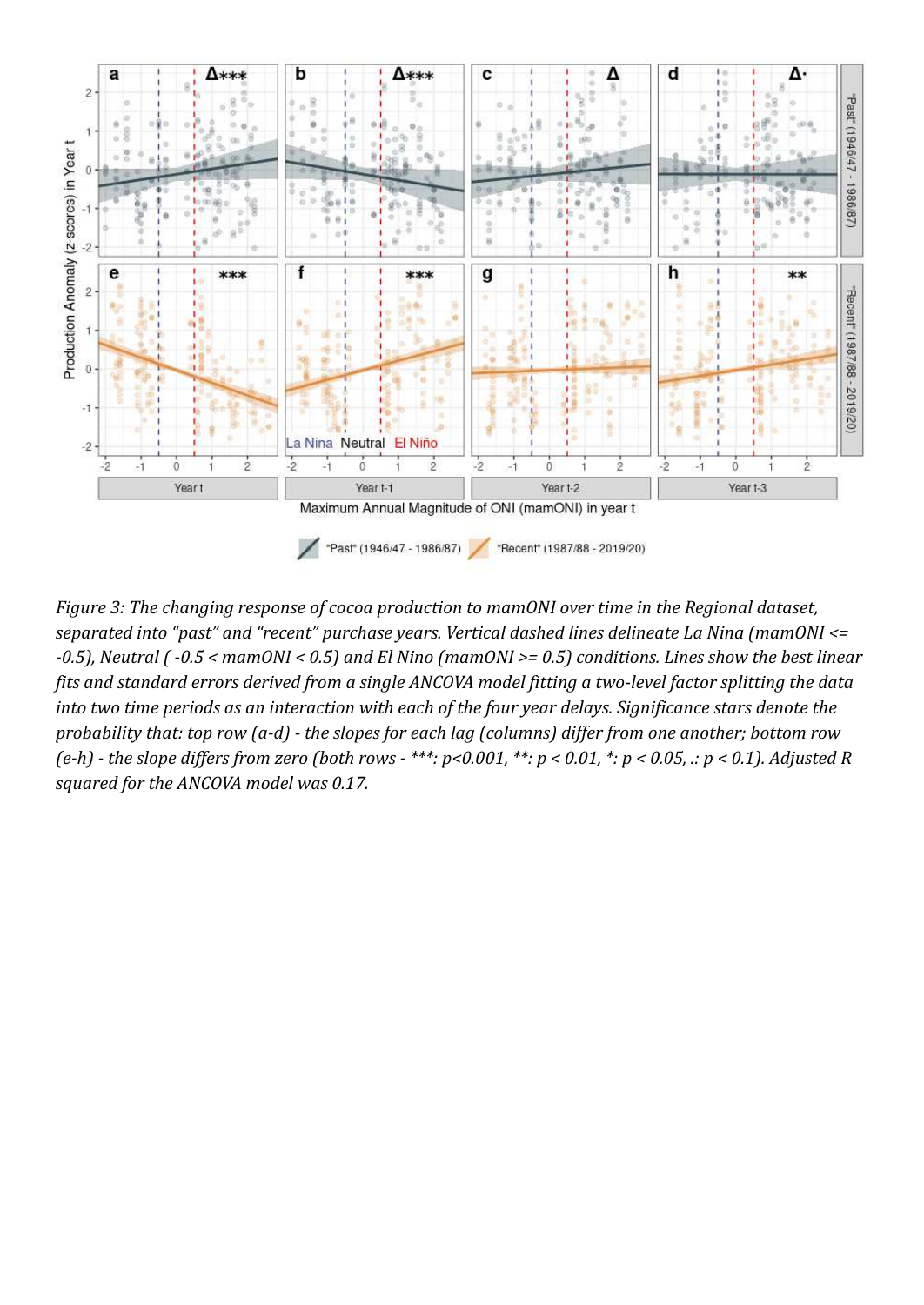

*Figure 4: The response of climate to mamONI in different seasons during the purchase year, grouped into two sets of years corresponding to the best fitting break-point in the production data. Seasons are shown in chronological order during the purchase year. Vertical dashed lines delineate La Nina (mamONI <= -0.5), Neutral (-0.5 < mamONI < 0.5) and El Nino (mamONI >= 0.5) conditions. Lines show the best linear fits and standard errors derived from 12 individual regressions of seasonal climate against mamONI, with an interaction term fitting the year category. Significance stars denote p-values derived from these models (\*\*\*: p<0.001, \*\*: p < 0.01, \*: p < 0.05, .: p < 0.1): (i) difference in means between year groups (delta in centre of plot), (ii) difference of the 1987/88-2018/19 slope from 0 (orange stars at right of plot), (iii) difference between slopes (delta at right of plot). The adjusted R squared value is displayed for each model.*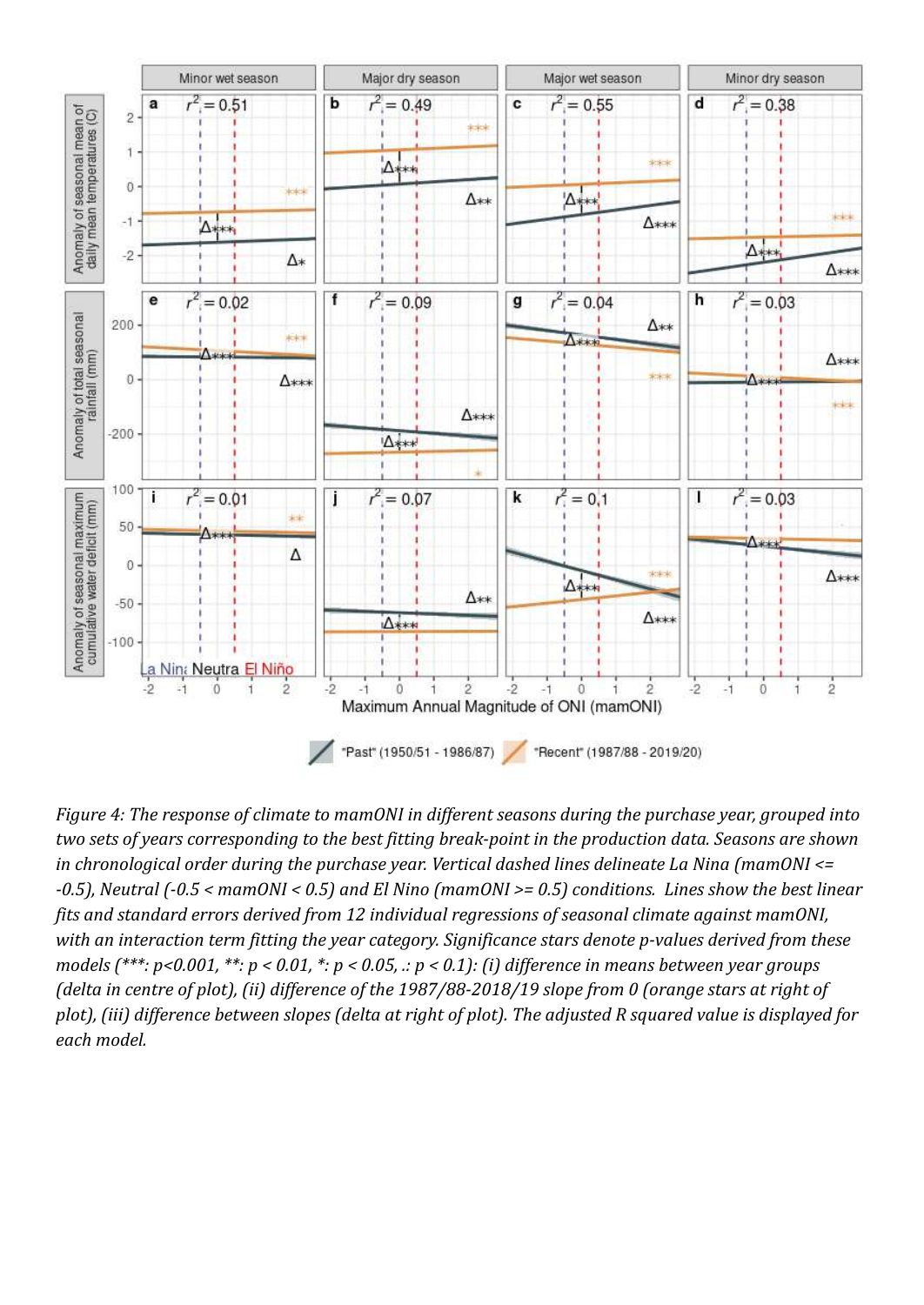

*Figure 5: The response of climate to mamONI in selected months during the purchase year, grouped into two sets of years corresponding to the best fitting break-point in the production data. Supplementary Figure 1 shows a complete version with all months; panel letters are consistent across this plot and Supplementary Figure 1, hence the missing letters in this plot. Lines show the best linear fits and standard errors derived from individual regressions of monthly climate against mamONI, with an interaction term fitting the year category. All colours and notations as in Figure 4.*